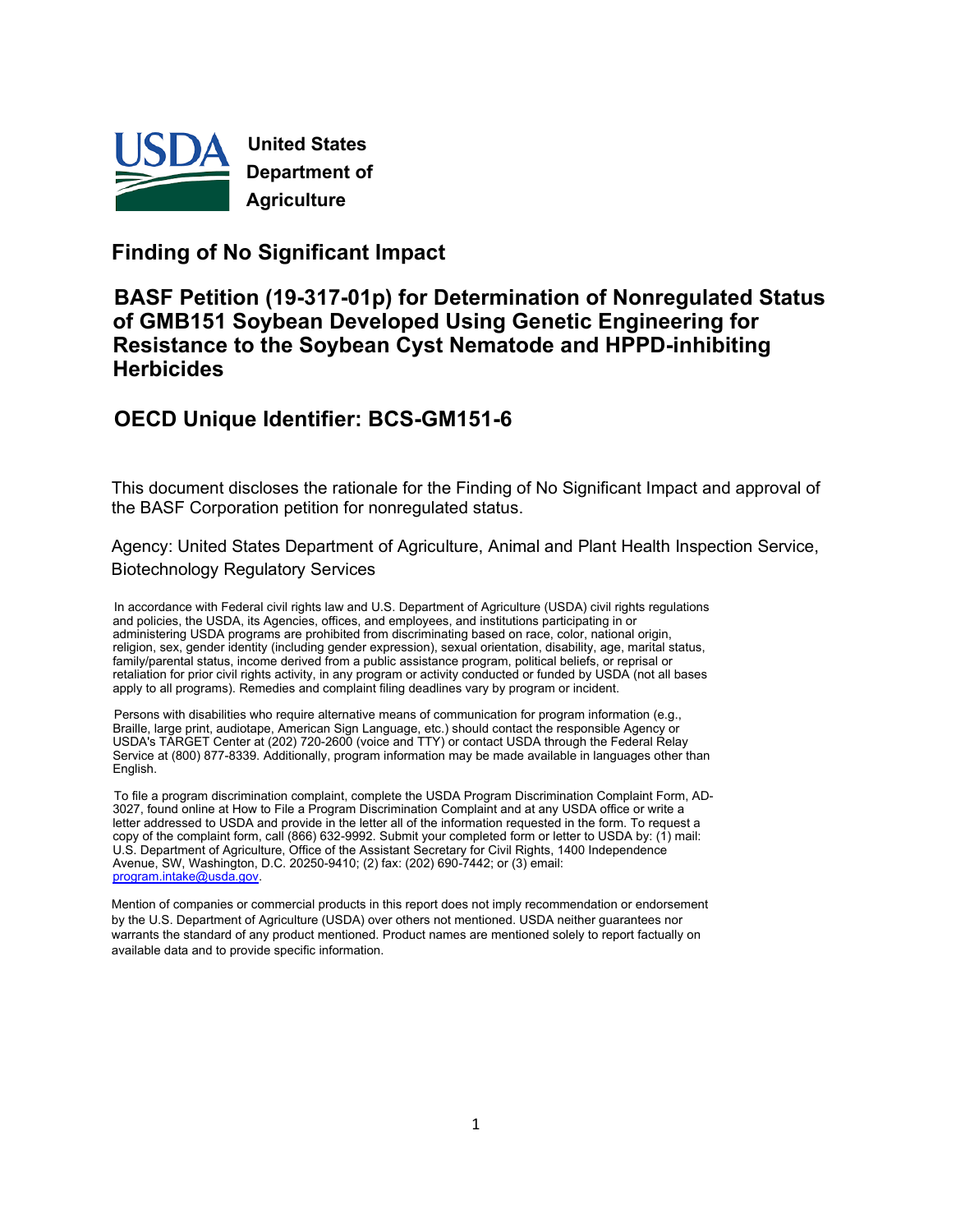# **INTRODUCTION**

The United States Department of Agriculture (USDA), Animal and Plant Health Inspection Service (APHIS) has developed this decision document to comply with the requirements of the National Environmental Policy Act (NEPA) of 1969, as amended, the Council of Environmental Quality's (CEQ) regulations implementing NEPA, and the USDA APHIS NEPA-implementing regulations and procedures. This NEPA decision document, a Finding of No Significant Impact (FONSI), sets forth APHIS' NEPA decision and its rationale. Comments from the public involvement process were evaluated and considered in developing this NEPA decision.

In accordance with APHIS procedures implementing NEPA (7 CFR 372), APHIS has prepared an Environmental Assessment (EA) to evaluate and determine if there are any potentially significant impacts to the human environment from a regulatory determination requested in a petition (APHIS Number 19-317-01p) submitted by BASF Corporation (referenced as BASF in this document) for their GMB151 Soybean (hereafter referred to as GMB151 Soybean), which was developed using genetic engineering. GMB151 Soybean expresses a protein toxin derived from a bacterium, *Bacillus thuringiensis*, to protect soybean plants from soybean cyst nematode (SCN) damage. It also expresses a trait for resistance to HPPD-inhibiting herbicides such as isoxaflutole. The EA has been prepared to specifically evaluate the effects on the quality of the human environment<sup>[1](#page-1-0)</sup> that may result from approving the petitioner's request for nonregulated status for GMB151 Soybean. The EA assesses alternatives to a determination of nonregulated status of GMB151 Soybean and analyzes the potential environmental and social effects that result from the proposed action and the alternatives.

# **REGULATORY AUTHORITY**

"To protect the health and value of American agriculture and natural resources" is the mission of USDA APHIS. APHIS provides leadership in ensuring the health and care of plants and animals. The Agency improves agricultural productivity and competitiveness, and contributes to the national economy and the public health. USDA asserts that all methods of agricultural production (conventional, organic, and those using crop varieties developed by genetic engineering) can increase farm income, and have positive impacts on consumers and the environment.

The United States government has regulated organisms developed by genetic engineering using a regulatory framework known as the Coordinated Framework for the Regulation of Biotechnology (51 FR 23302, 57 FR 22984) since 1986 (referenced as the "Coordinated Framework" in this document). The Coordinated Framework, published by the Office of Science and Technology Policy, describes the comprehensive federal regulatory policy for ensuring the safety of biotechnology research and products and explains how federal agencies will use existing federal statutes in a manner to ensure public health and environmental safety, while maintaining regulatory flexibility to avoid impeding the growth of the biotechnology industry. The Coordinated Framework is based on several important guiding principles: (1) agencies should define those biotechnology products subject to review to the extent permitted by their respective statutory authorities; (2) agencies are required to focus on the characteristics and risks of

<span id="page-1-0"></span><sup>&</sup>lt;sup>1</sup> Under NEPA regulations, the "human environment" includes "the natural and physical environment and the relationship of people with that environment" (40 CFR 5508.14).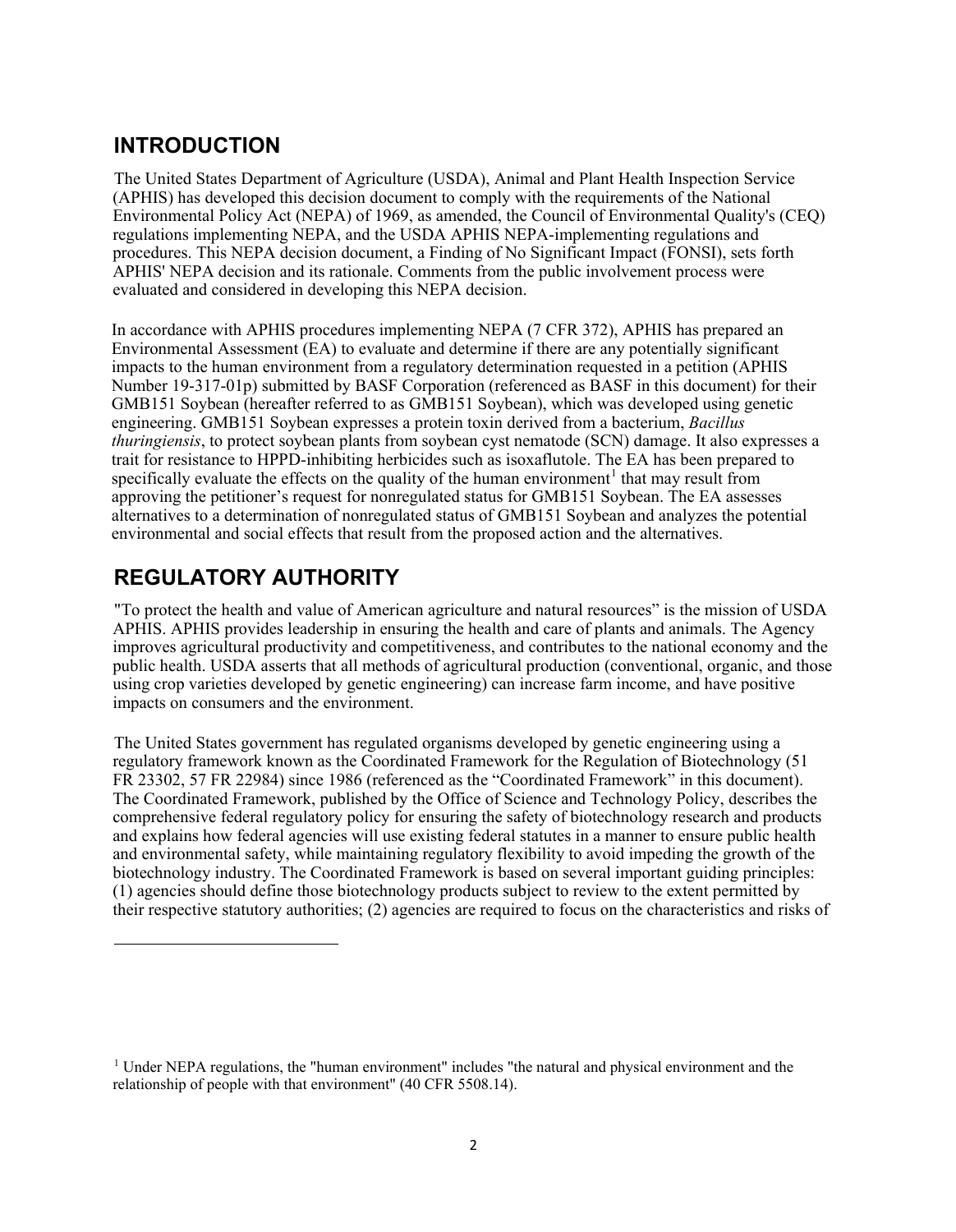the biotechnology product, not the process by which it is created; (3) agencies are mandated to exercise oversight of biotechnology products only when there is evidence of "unreasonable" risk.

The Coordinated Framework explains the regulatory roles and authorities for the three major agencies involved in regulating organisms developed using genetic engineering: USDA APHIS, the Food and Drug Administration (FDA), and the Environmental Protection Agency (EPA).

#### **USDA APHIS**

APHIS is responsible for regulating organisms and plants developed using genetic engineering under the plant pest provisions of the Plant Protection Act of 2000 (PPA), as amended (7 USC 7701 et seq.) to ensure that they do not pose a plant pest risk to the environment. The Agency's strategic goals help improve agricultural productivity and competitiveness, and contribute to the national economy and public health.

#### **FDA**

FDA regulates organisms developed using genetic engineering under the authority of the Federal Food, Drug, and Cosmetic Act (FFDCA). The FDA is responsible for ensuring the safety and proper labeling of all plant-derived food and animal feed, including those from plants developed using genetic engineering. To help developers of food and feed derived from such plants comply with their obligations under federal food safety laws, FDA encourages them to participate in a voluntary consultation process. All food and feed derived from plants developed using genetic engineering that are currently on the market in the United States have successfully completed this consultation process. The FDA policy statement concerning regulation of products derived from new plant varieties, including plants developed using genetic engineering, was published in the Federal Register on May 29, 1992 (57 FR 22984-23005). Under this policy, FDA uses what is termed a consultation process to ensure that human food and animal feed safety issues or other related regulatory issues (e.g., labeling) are resolved prior to commercial distribution of food and feed from plant developed using genetic engineering.

#### **EPA**

EPA regulates plant-incorporated protectants (PIPs) under the Federal Insecticide, Fungicide, and Rodenticide Act (FIFRA). EPA also sets tolerances, which are maximum residue limits for pesticides on and in food and animal feed, or establishes an exemption from the requirement for a tolerance, under the Federal Food, Drug and Cosmetic Act (FFDCA). EPA also regulates certain biological control organisms under the Toxic Substances Control Act (TSCA). EPA is responsible for regulating the sale, distribution, and use of pesticides, including pesticides that are produced by an organism through techniques of modem biotechnology.

### **RESPONSE TO BASF PETITION 19-317-01p**

Under the authority of the plant pest provisions of the PPA and 7 CFR 340, APHIS has issued regulations for the safe development and use of organisms developed using genetic engineering. As required by 7 CFR 340.6, APHIS must respond to petitioners who request a determination of the regulated status of organisms developed using genetic engineering, including plants such as GMB151 Soybean. When a petition for nonregulated status is submitted, APHIS must make a determination of whether or not an organism developed using genetic engineering is likely to pose a plant pest risk. If APHIS determines based on its Plant Pest Risk Assessment (PPRA) that an organism developed using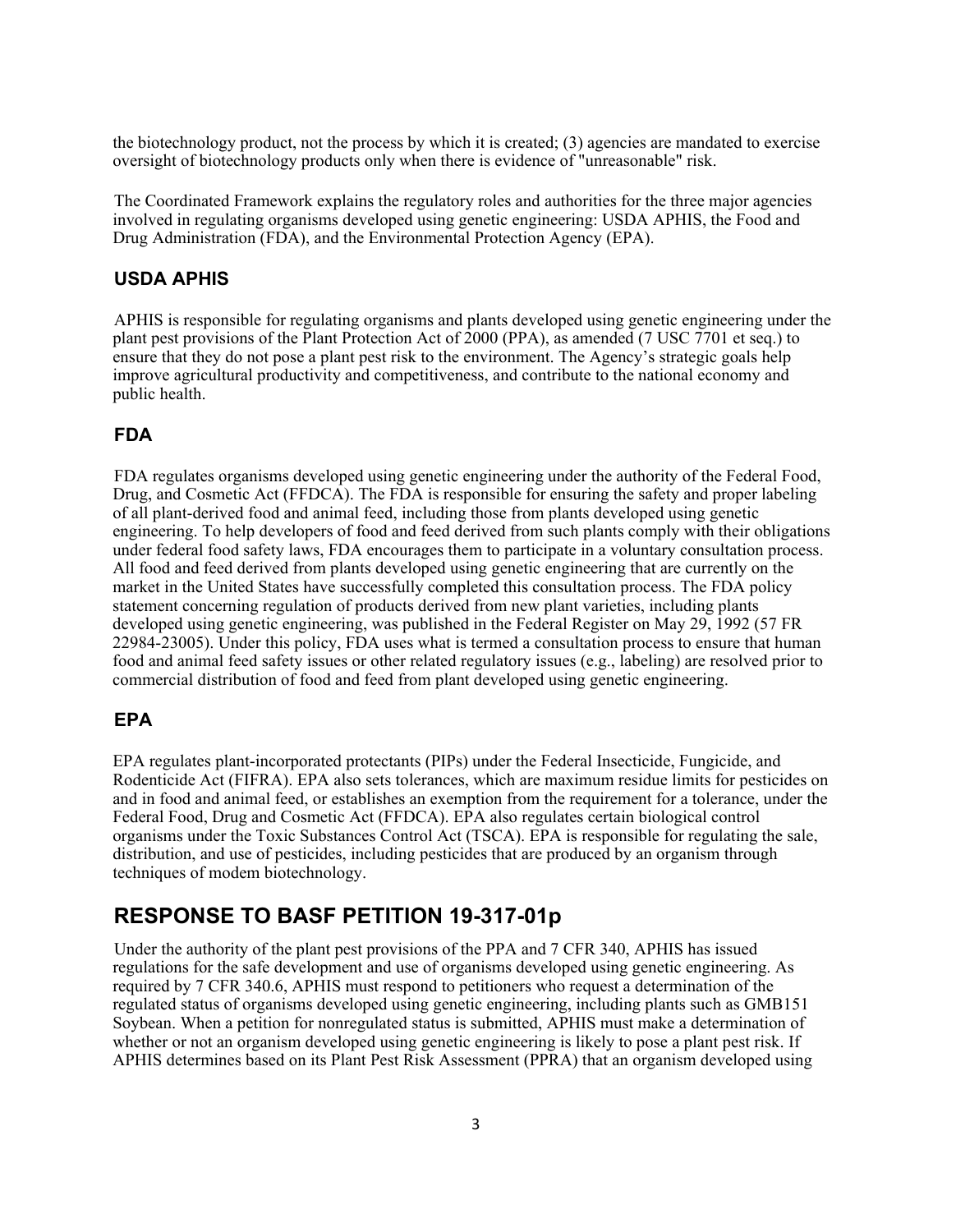genetic engineering is unlikely to pose a plant pest risk, it is no longer subject to the plant pest provisions of the PPA and 7 CFR 340.

#### **Public Involvement for Petition 19-317-01p**

BASF submitted a petition (APHIS Number 19-317-01p) to APHIS seeking a determination that their plant variety, GMB151 Soybean, which was developed using genetic engineering, is unlikely to pose a plant pest risk and, therefore, should no longer be regulated under regulations at 7 CFR 340. APHIS made the BASF petition requesting non-regulated status for GMB151 Soybean available for public review in a notification<sup>[2](#page-3-0)</sup> in the *Federal Register* (85 FR 32004 2020) on May 28, 2020. The 60-day public comment period closed on July 27, 2020. APHIS received nine comments. The petition and comments are available for public review on regulations.gov<sup>[3](#page-3-1)</sup>, the U.S. federal government web site that serves as an internet portal and document repository for U.S. government documents (Docket No. APHIS-2020-0023): <https://www.regulations.gov/document/APHIS-2020-0023-0012/comment>

Two comments were supportive of removing regulatory constraints on the GMB151 Soybean variety. Some comments addressed the pesticide registration issue about the Cry14Ab-1 protein PIP, urging EPA to make it available as a new active ingredient. Two additional comments, while generally supportive of the development of crops produced using genetic engineering, expressed concerns about the risks and liabilities from possible disruptive effects on U.S. exports if residues from a biotech soybean that is not regulated enter the supply chain in instances where the soybean has not been approved in export markets. They emphasized the need for careful vetting of biotech crops and the need for stewardship measures if commercialized. BASF emphasized in its petition, a commitment to stewardship to meet applicable regulatory requirements for GMB151 Soybean in the country of intended production and for key import countries to ensure compliance, maintain product integrity, and assist in minimizing the potential for trade disruptions [\(BASF 2020\)](#page-27-0).

Four comments expressed opposition to a determination of nonregulated status for GMB151 Soybean based on general opposition to the use of organisms produced using genetic engineering, but did not cite or provide documentation specific to why the GMB151 Soybean variety should continue to be regulated under 7 CFR 340. All comments were considered, carefully analyzed for relevancy, and addressed in the EA according to NEPA regulatory requirements.

APHIS determined from its initial review of the petition for GMB151 Soybean that the review process for the PPRA and NEPA documents (EA and FONSI) should follow the second approach, as described in the Agency's 2012 revisions (77 FR 13258 2012) to the procedures it follows to promote public participation in its decision making relevant to the regulation of organisms produced using genetic

<span id="page-3-0"></span><sup>2</sup>This notice can be accessed at: [https://www.federalregister.gov/documents/2020/05/28/2020-11492/basf](https://www.federalregister.gov/documents/2020/05/28/2020-11492/basf-corporation-petition-for-a-determination-of-nonregulated-status-for-plant-parasitic)corporation-petition-for-a-determination-of-nonregulated-status-for-plant-parasitic

<span id="page-3-1"></span><sup>3</sup>The docket can be accessed at: https://www.regulations.gov/docket/APHIS-2020-0023 The petition alone is also accessible on the APHIS web site:

<https://www.aphis.usda.gov/aphis/ourfocus/biotechnology/permits-notifications-petitions/petitions/petition-status>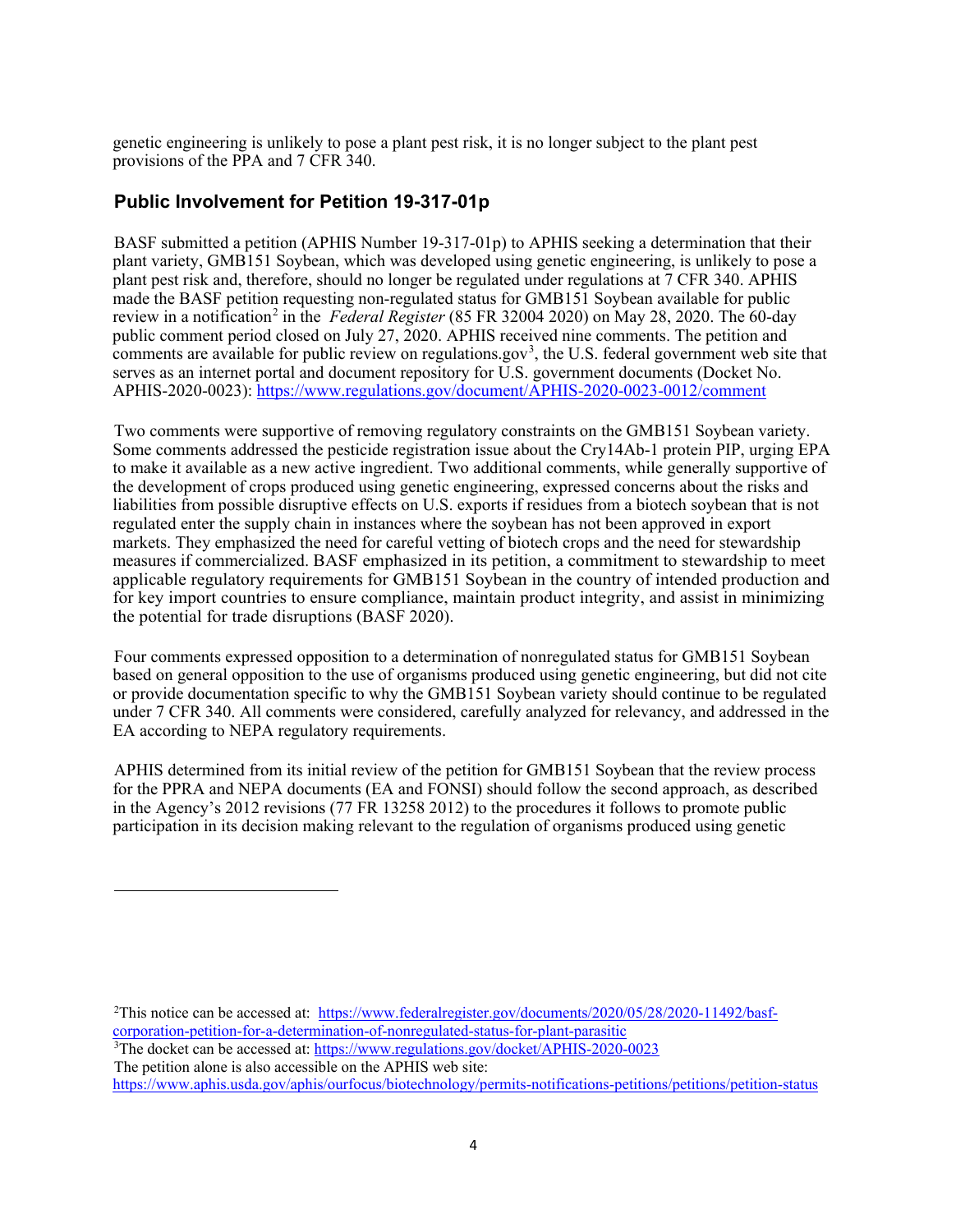engineering. This decision was made because APHIS has not previously analyzed plant pest risk for any soybean varieties that express the Cry14Ab-1 protein.

#### **Public Involvement for the Draft EA for GMB151 Soybean**

As part of its NEPA compliance process, APHIS considered all comments submitted for the petition in a Draft EA prepared by the Agency. APHIS also prepared a Draft PPRA [\(USDA-APHIS 2020\)](#page-27-0) to document the Agency's analysis of the possibility that GMB151 Soybean might pose unacceptable plant health or weediness risks. The public was informed about the availability of both documents for review in a *Federal Register* notice that announced a 30-day comment period that ended on September 16, 2021. APHIS received 2,743 comments. From its review of the comments, the Agency determined that the comments could be classified into five general categories: (1) support for non-regulation of GMB151 Soybean; (2) opposition because it was developed using genetic engineering; (3) opposition because it expresses a novel protein derived from *Bacillus thuringiensis*; (4) opposition because of concerns it will contribute to increased herbicide resistance in weeds; (5) opposition because of safety concerns that will result from increased use of isoxaflutole. The opposition topics are summarized in more detail below. The comments, as submitted, are available for review at: [https://www.regulations.gov/document/APHIS-](https://www.regulations.gov/document/APHIS-2020-0023-0012/comment)[2020-0023-0012/comment](https://www.regulations.gov/document/APHIS-2020-0023-0012/comment)

The majority of the comments were similar or identical. Many of these were contained in form letters submitted by different individuals who expressed their general opposition to the concept and use of genetic engineering for any purpose, or for the specific purpose of transferring genetic material from other biological sources to unrelated crops. These were outside the scope of the PPRA, which was to analyze the potential for plant pest risk, and the EA, which was to analyze the potential for significant environmental impacts. None of these comments provided any scientific documentation relevant to either of these analyses.

Some comments objected to an APHIS decision not to regulate GMB151 Soybean because it expresses a novel Cry protein from *Bacillus thuringiensis*, Cry14Ab-1, claiming that it has not been adequately evaluated for its pesticidal uses. However, APHIS emphasizes that this issue was considered by the petitioner [\(BASF 2020\)](#page-27-0), which documented results of test studies for the non-target effects of the Cry14Ab-1 expressed in GMB151 Soybean. In addition, under the Coordinated Framework, EPA regulates pesticides, including PIPs, and it concluded on June 8, 2020 that available scientific data was sufficient to support a decision that the *B. thuringiensis* Cry14Ab-1 protein residue in or on soybean [food](https://www.law.cornell.edu/definitions/index.php?width=840&height=800&iframe=true&def_id=73a57ad8ad91d0c2f11bdf0efaa1862d&term_occur=999&term_src=Title:40:Chapter:I:Subchapter:E:Part:174:Subpart:W:174.540) and feed commodities is exempt from the requirement of a tolerance, when expressed as a PIP in soybean plants (85 FR 35008; 40 CFR 174.540).

Another group of comments focused on a concern that a new soybean crop variety expressing the trait for resistance to isoxaflutole specifically and HPPD-inhibiting herbicides in general would contribute to an increase in the development of weed resistance. APHIS addressed this issue in its PPRA [\(USDA-](#page-27-0)[APHIS 2020\)](#page-27-0) and concluded that any effects related to HPPD-herbicide resistance would not cause any plant pest risk. The analysis in the EA concluded that there would not be any significant impacts related to weed resistance from a determination of no regulatory authority for GMB151 Soybean. None of the comments received provided any scientific documentation to alter these conclusions.

Another class of comments objected to an APHIS decision not to regulate GMB151 Soybean because it would contribute to an increase in the use of isoxaflutole, which will increase human health and safety hazards and impacts on the environment. APHIS emphasizes that this issue was considered by the petitioner [\(BASF 2020\)](#page-27-0), which submitted documentation of results of test studies related to human health and safety concerns and non-target effects of isoxaflutole. In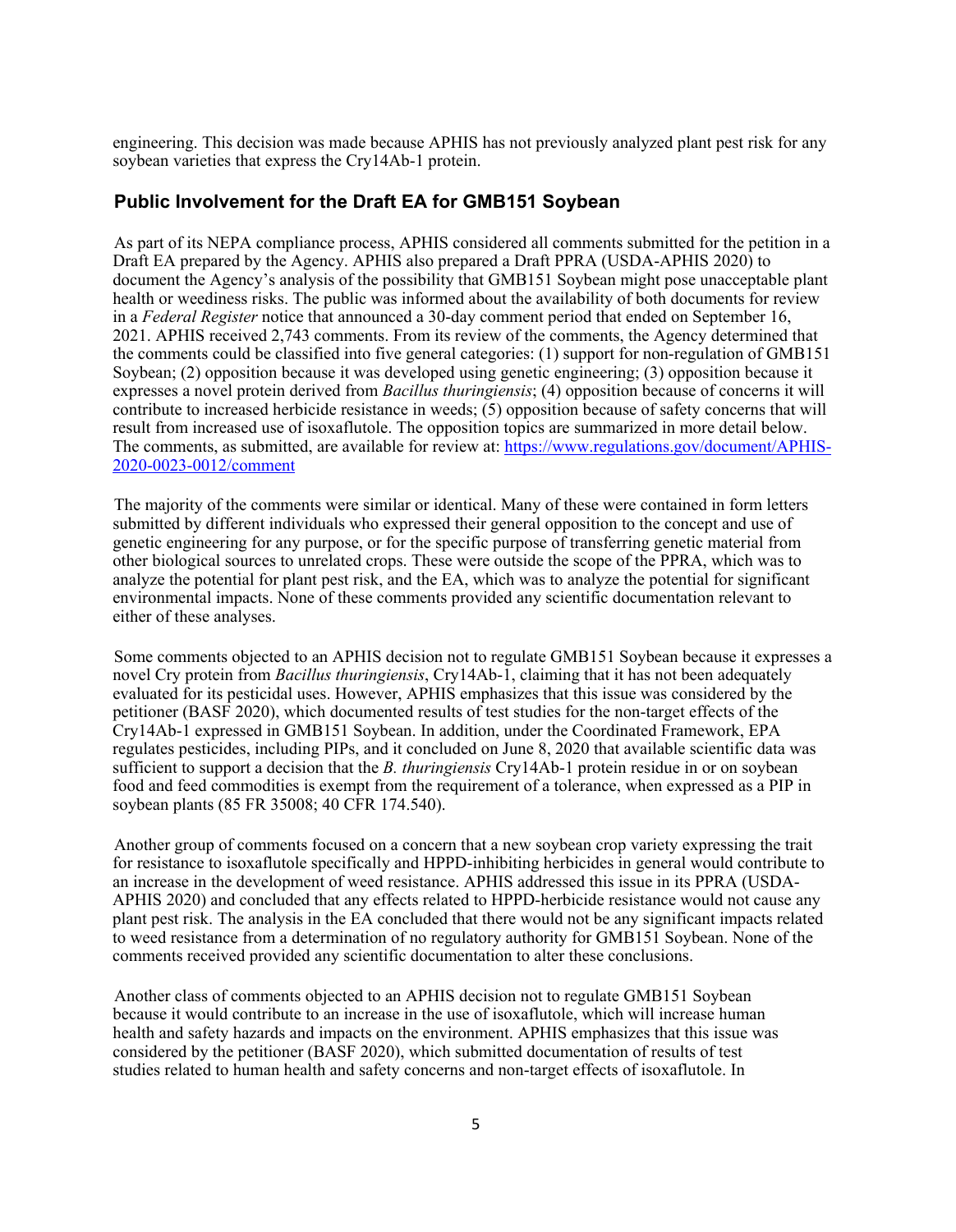addition, under the Coordinated Framework, EPA regulates pesticides, including chemical herbicides. EPA will continue to address human safety and health concerns, and potential environmental effects of isoxaflutole as part of its regulatory review process. BASF also showed that laboratory and field testing demonstrated that there are no biologically meaningful differences for compositional and nutritional characteristics between conventional and GMB151 Soybean.

In summary, none of the comments received documented evidence that the Agency had failed to consider and analyze in its Draft EA all possible environmental effects for significant impacts from a determination of the regulatory status for GMB151 Soybean. Also, none of the comments provided substantive documentation that the Agency's analysis in its Draft EA had failed to detect that such a determination would result in significant impacts to the human environment, which would require that the Agency prepare an environmental impact statement.

# **SCOPE OF THE ENVIRONMENTAL ANALYSIS**

Although a determination of nonregulated status of GMB151 Soybean would allow for new plantings of GMB151 Soybean to occur anywhere in the U.S., APHIS primarily focused the environmental analysis on those geographic areas where GMB151 Soybean could be grown.

### **Major Issues Addressed in the EA**

The issues addressed in this EA were developed by considering similar ones identified and addressed in prior NEPA documents prepared by APHIS (i.e., environmental assessments and impact statements), those identified in public comments for BASF's petition and other petitions for organisms produced using genetic engineering, information in the scientific literature on agricultural biotechnology, concerns addressed in past legal decisions (e.g., lawsuits), those identified by various stakeholders, and issues identified by APHIS as specific to soybean crop production. These issues were addressed in this EA under the following subject categories:

#### **Agricultural Production:**

- Areas and Acreage of Soybean Production
- Agronomic Practices
- Soybean Seed Production
- Organic Soybean Production

#### **Environmental Resources:**

- Soil Quality
- Water Resources
- Air Quality
- Animal Communities
- Plant Communities
- Soil Microorganisms
- Biological Diversity
- Gene Movement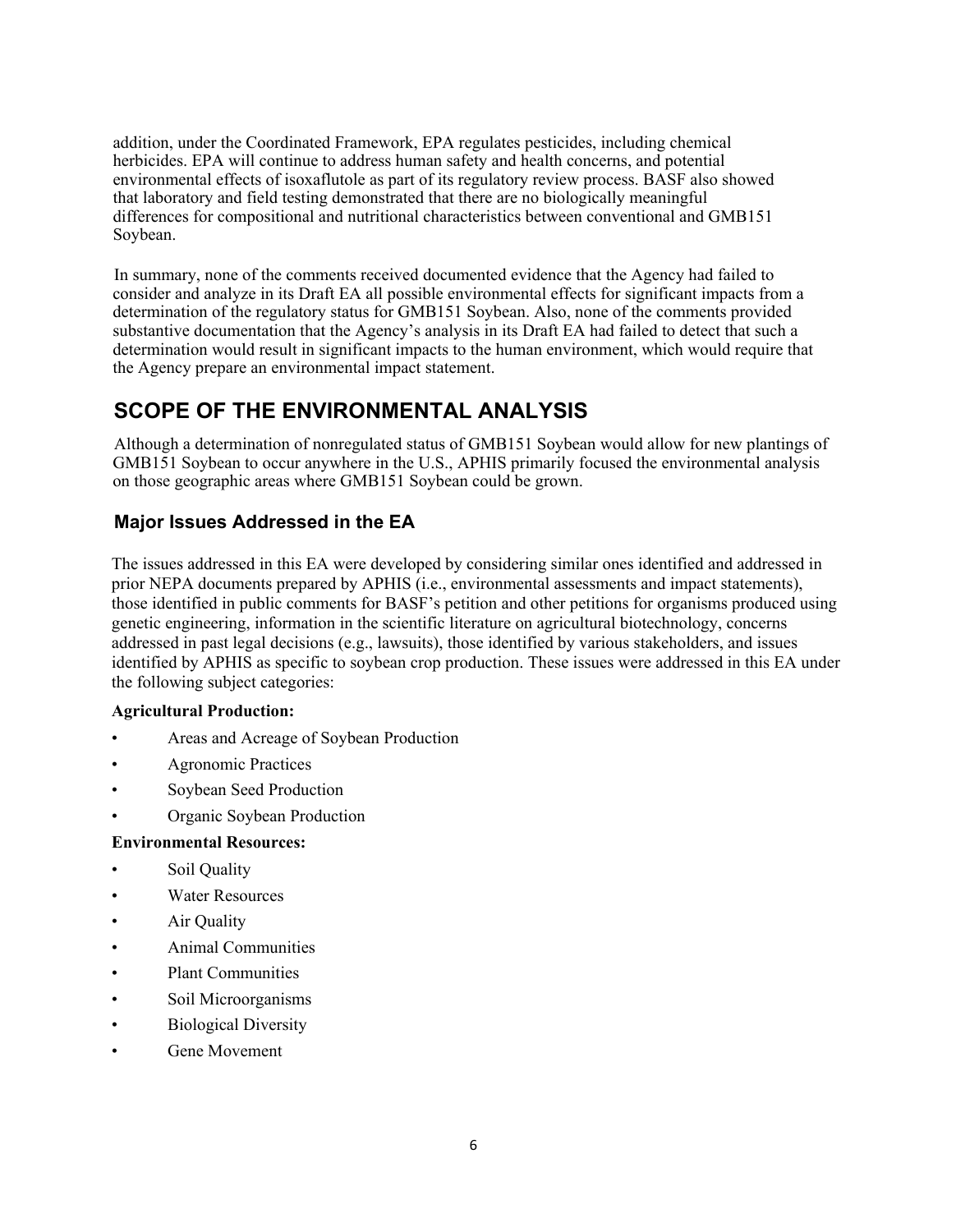#### **Animal Health:**

- Animal Feed Quality
- Livestock Health

#### **Human Health:**

- Public Health
- Worker Health and Safety

#### **Socioeconomics:**

- Domestic Economic Environment
- Trade Economic Environment

**Cumulative Impacts**

**Threatened and Endangered Species**

#### **Other U.S. Regulatory Approvals and Compliance with Other Laws**

#### **Alternatives That Were Fully Analyzed**

NEPA implementing regulations (40 C.F.R. § 1502.14) require the evaluation of all alternatives that appear reasonable and appropriate to the purpose and need of an agency's action. For this USDA APHIS action, a regulatory determination for BASF GMB151 Soybean, two alternatives were evaluated in the EA: (1) No Action Alternative, which would continue the current regulated status of GMB151 Soybean if selected; (2) Preferred Alternative, which would result in nonregulated status for GMB151 Soybean if selected.

#### **No Action Alternative: Continue Regulating GMB151 Soybean**

Under the No Action Alternative, APHIS would deny the petition request by BASF [\(BASF 2020\)](#page-27-0), so there would be no change in the regulatory status of GMB151 Soybean; it and any soybean varieties derived from it would continue to be regulated organism under 7 CFR 340. APHIS would continue to require permits for introductions and movement of GMB151 Soybean grown in the United States. Because APHIS has concluded from its PPRA [\(USDA-APHIS 2020\)](#page-27-0) that GMB151 Soybean is unlikely to pose a plant pest risk, choosing this alternative would not be an appropriate response to the petition for nonregulated status because it would not satisfactorily meet the purpose and need for making a science-based regulatory status decision pursuant to the requirements of 7 CFR 340.

#### **Preferred Alternative: Nonregulated Status for GMB151 Soybean**

Under the Preferred Alternative, GMB151 Soybean and any varieties derived from crosses between it and other soybean varieties that are not regulated would no longer be regulated under 7 CFR 340. APHIS has determined that GMB151 Soybean is unlikely to pose a plant pest risk based on available scientific evidence [\(USDA-APHIS 2020\)](#page-27-0), therefore, if this alternative is selected, permits or notifications acknowledged by APHIS would no longer be required for GMB151 Soybean or progeny derived from it that are not regulated under 7 CFR 340 if grown in the United States. This alternative best meets the purpose and need to respond appropriately to the petition for nonregulated status of GMB151 Soybean based on the requirements in 7 CFR 340 and the Agency's authority under the plant pest provisions of the PPA.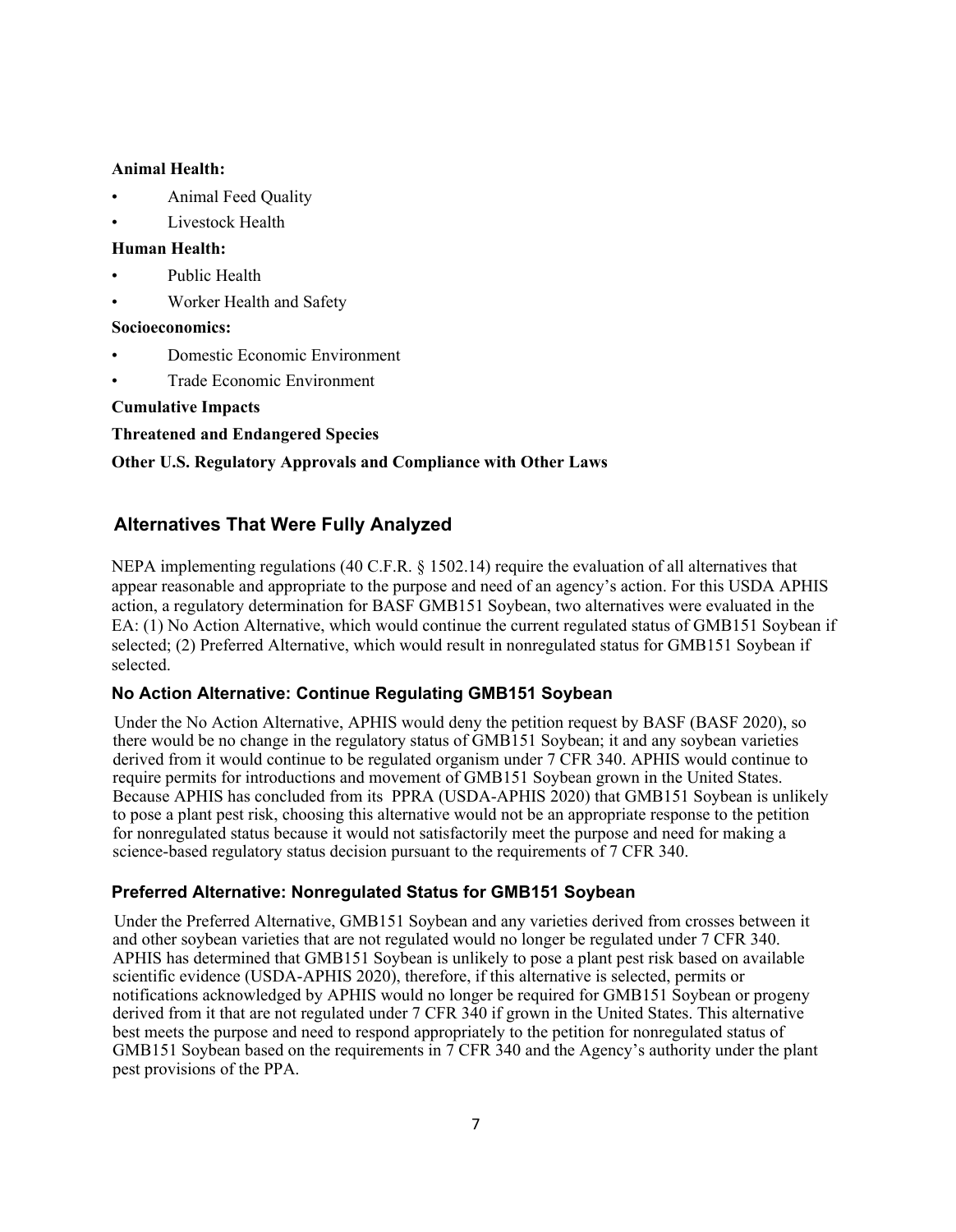### **Alternatives Considered but Excluded from Further Analysis in the EA**

APHIS considered several other alternatives for this EA. These included: approve the petition only in part as provided for in § 340.6(d)(3)(i) of the regulations (e.g., allow nonregulated status for GMB151 Soybean crops grown in limited regions of the United States); establish mandatory rules for isolation or geographic separation of biotech and non-biotech cropping systems; require testing for the presence of biotech crop plant material in non-biotech crops and commodities.

Based on the PPRA [\(USDA-APHIS 2020\)](#page-27-0) for GMB151 Soybean and the Agency's past experience with regulating biotech soybean varieties under 7 CFR 340, APHIS concluded that it is unlikely to pose a plant pest risk. Therefore, the imposition of testing, release, and/or isolation requirements on GMB151 Soybean would be inconsistent with the Agency's statutory authority under the plant pest provisions of the PPA, implementing regulations at 7 CFR 340, and the federal regulatory policies of the Coordinated Framework. Because it would neither be reasonable nor appropriate for APHIS to evaluate alternatives for actions that exceed its statutory authority, the alternatives summarized above were excluded from further analysis in the EA.

### **Comparison of Alternatives**

Table 1 includes a summary and comparison of possible impacts associated with selection of each of the alternatives evaluated in the EA.

### **Table 1.**

| <b>Attribute/Measure</b>                                     | <b>Alternative A: No Action</b>                                                                                                                                                                                                                                                                                                                                                                                                                                                                                                                                         | <b>Alternative B: Determination of</b><br><b>Nonregulated Status</b>                                                                                                                                                                                                            |
|--------------------------------------------------------------|-------------------------------------------------------------------------------------------------------------------------------------------------------------------------------------------------------------------------------------------------------------------------------------------------------------------------------------------------------------------------------------------------------------------------------------------------------------------------------------------------------------------------------------------------------------------------|---------------------------------------------------------------------------------------------------------------------------------------------------------------------------------------------------------------------------------------------------------------------------------|
| <b>Agricultural Production</b>                               |                                                                                                                                                                                                                                                                                                                                                                                                                                                                                                                                                                         |                                                                                                                                                                                                                                                                                 |
| <b>Areas and Acreage</b><br>of Soybean<br><b>Production:</b> | Current trends in acreage and areas of<br>production are likely to continue to be<br>driven by market conditions and<br>federal policies that influence demand<br>for U.S. soybeans (e.g., demand for<br>animal feed, biodiesel and exports).<br>U.S. 2020 soybean planted acreage<br>(83.8 million) was up 10% from 2019<br>(USDA NASS 2020a), and is projected<br>to remain level through 2028 (USDA-<br>OCE 2018); selection of the No Action<br>Alternative would not be expected to<br>change this estimate, so would not<br>increase or decrease soybean acreage. | If GMB151 Soybean were no longer<br>regulated it would only be<br>expected to be planted as an<br>alternative to other varieties in the<br>United States, so soybean acreage<br>under the Preferred Alternative<br>would be about the same as for the<br>No Action Alternative. |

### **Summary of Potential Impacts and Consequences of Alternatives.**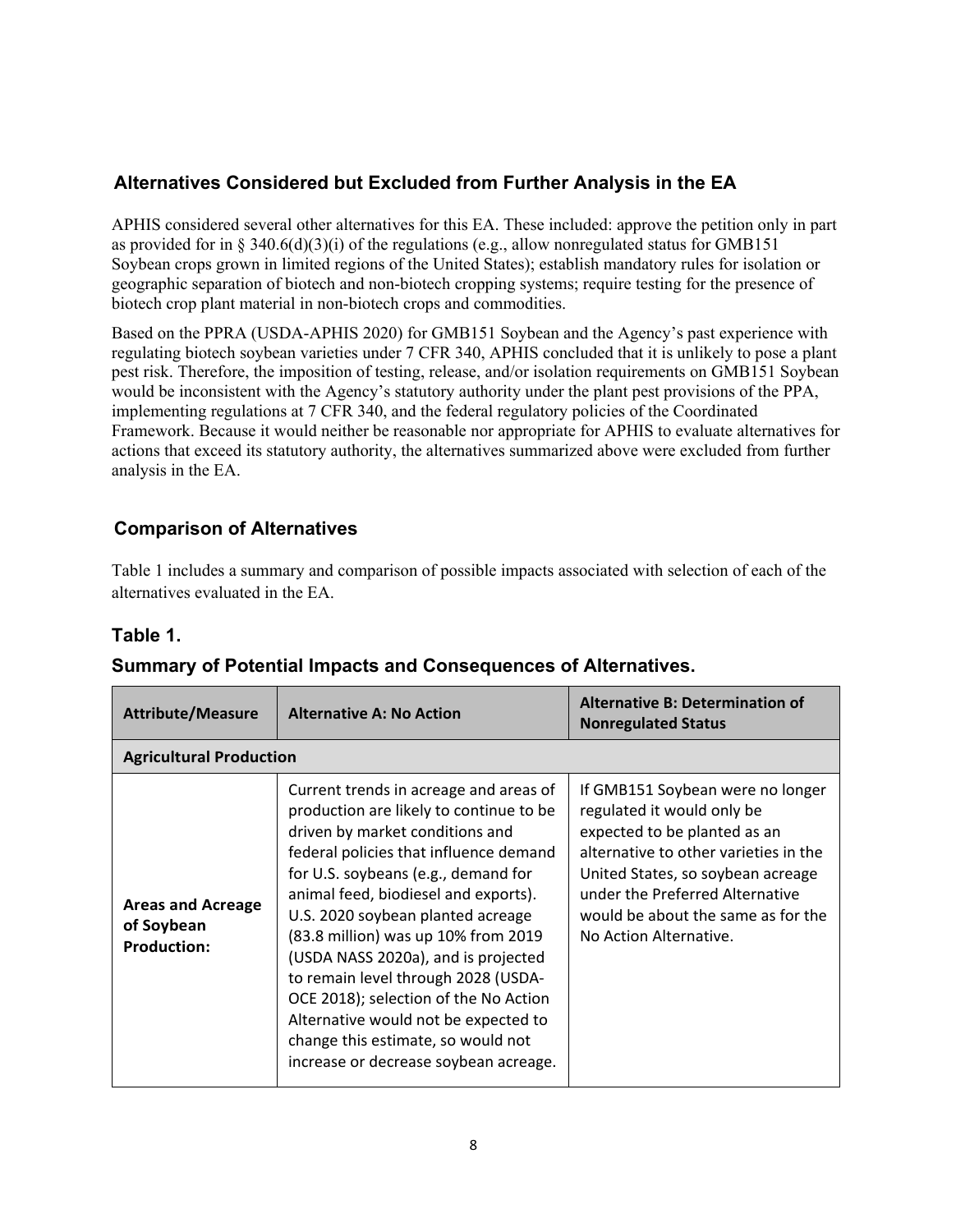| <b>Attribute/Measure</b>       | <b>Alternative A: No Action</b>                                                                                                                                                                                                                                                                                                                                                                       | <b>Alternative B: Determination of</b><br><b>Nonregulated Status</b>                                                                                                                                                                                                                                                                                                                                                                                                                                                                                                                                                                                               |
|--------------------------------|-------------------------------------------------------------------------------------------------------------------------------------------------------------------------------------------------------------------------------------------------------------------------------------------------------------------------------------------------------------------------------------------------------|--------------------------------------------------------------------------------------------------------------------------------------------------------------------------------------------------------------------------------------------------------------------------------------------------------------------------------------------------------------------------------------------------------------------------------------------------------------------------------------------------------------------------------------------------------------------------------------------------------------------------------------------------------------------|
| Agronomic<br><b>Practices:</b> | Soybean management practices and<br>methods that increase yield such as<br>fertilization, crop rotation, irrigation,<br>pest management, and plant residue<br>management would be expected to<br>continue as currently practiced. Some<br>conservation tillage practices may be<br>replaced by conventional tillage,<br>where this is the only alternative to<br>control increasing HR weed problems. | The agronomic characteristics and<br>cultivation practices used for the<br>production of GMB151 Soybean<br>are the same as those used for the<br>cultivation of other commercially<br>available soybean varieties, so they<br>would remain unchanged from the<br>No Action Alternative.                                                                                                                                                                                                                                                                                                                                                                            |
| <b>Pesticide Use:</b>          | The EPA approves and labels uses of<br>pesticides on soybeans. Commercial<br>soybean growers would continue to<br>use the same pesticides for soybean<br>insect pests and weeds as are<br>currently used.                                                                                                                                                                                             | The EPA regulatory oversight of<br>pesticides would not change. Most<br>nematicides for SCN are prescribed<br>as seed treatments to be used in<br>conjunction with resistant varieties.<br>With the exception of SCN,<br>GMB151 Soybean is susceptible to<br>the same insect and other<br>invertebrate pests and pathogens<br>that affect most other<br>commercially available<br>conventional and biotech soybean<br>varieties, so pest management<br>practices would not change from<br>the No Action Alternative. Growers<br>with weeds resistant to herbicides<br>with other modes of action may<br>choose this HPPD-resistant variety<br>for weed management. |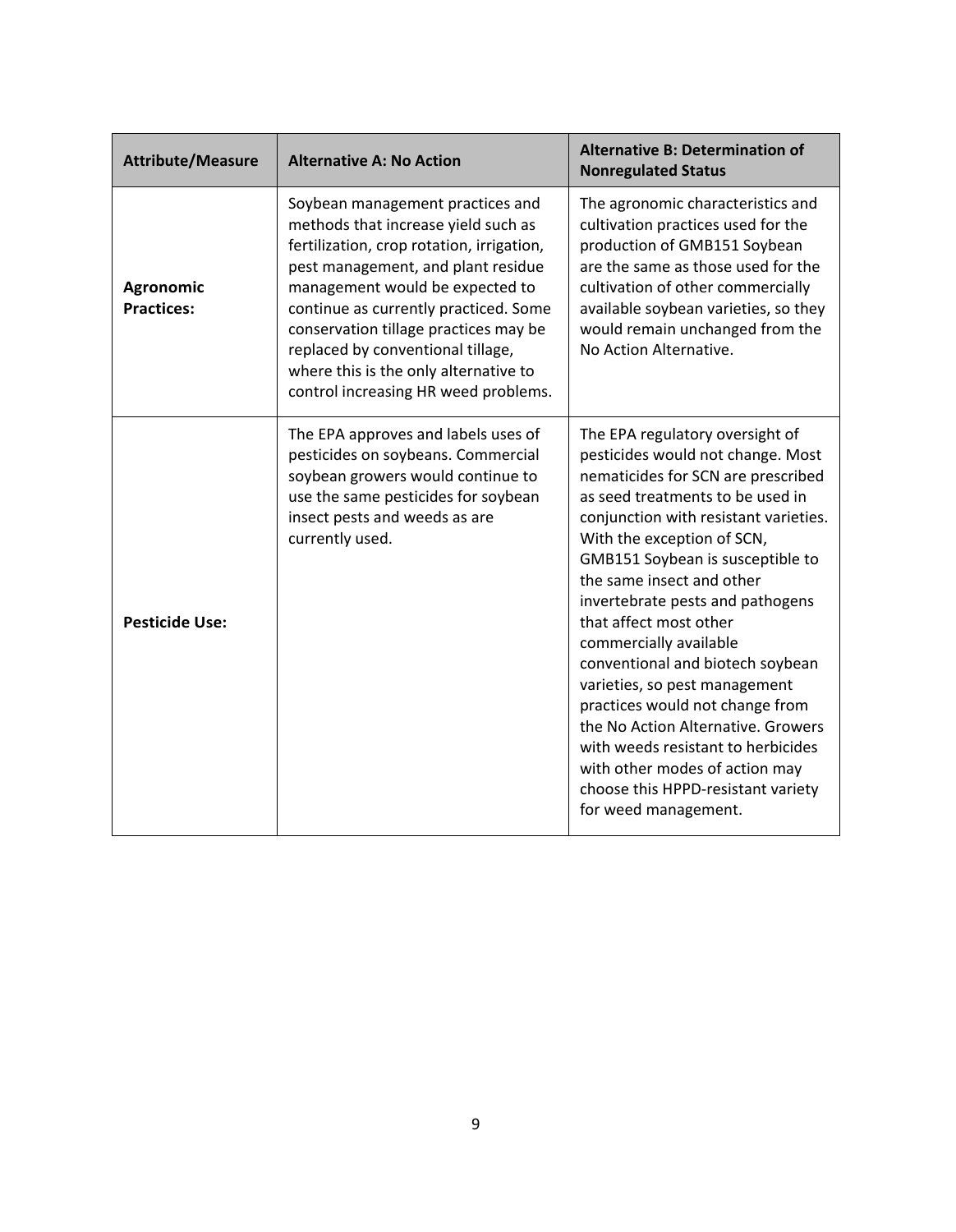| <b>Attribute/Measure</b>                     | <b>Alternative A: No Action</b>                                                                                                                                                                                                                                             | <b>Alternative B: Determination of</b><br><b>Nonregulated Status</b>                                                                                                                                                                                                                                                                                                                                                                                                                                             |
|----------------------------------------------|-----------------------------------------------------------------------------------------------------------------------------------------------------------------------------------------------------------------------------------------------------------------------------|------------------------------------------------------------------------------------------------------------------------------------------------------------------------------------------------------------------------------------------------------------------------------------------------------------------------------------------------------------------------------------------------------------------------------------------------------------------------------------------------------------------|
| <b>Organic Soybean</b><br><b>Production:</b> | Methods currently used for certified<br>seed production to maintain soybean<br>seed identity and meet National<br>Organic Standards would continue<br>unchanged. The availability of biotech<br>soybean is unrelated to the market<br>share proportion of organic soybeans. | Measures used by organic soybean<br>producers to manage, identify, and<br>preserve organic production<br>systems would not change. Similar<br>to other commercially available<br>biotech soybean varieties, GMB151<br>Soybean does not present any new<br>or different issues or impacts for<br>organic soybean producers or<br>consumers. Other HR soybean<br>varieties that are not regulated are<br>currently planted by growers.<br>GMB151 Soybean would only<br>replace these as another HR<br>alternative. |
| <b>Soybean Seed</b><br><b>Production:</b>    | Quality control methods, such as<br>those of the Association of Official<br>Seed Certifying Agencies<br>(https://www.aosca.org/) for<br>certifying seed to ensure varietal<br>purity would continue to be available.                                                        | Practices to ensure varietal purity<br>would remain the same as for the<br>No Action Alternative. Tests would<br>be available to determine the<br>presence of genes that convey SCN<br>and HPPD resistance traits in<br>GMB151 Soybean.                                                                                                                                                                                                                                                                          |
| <b>Physical Environment</b>                  |                                                                                                                                                                                                                                                                             |                                                                                                                                                                                                                                                                                                                                                                                                                                                                                                                  |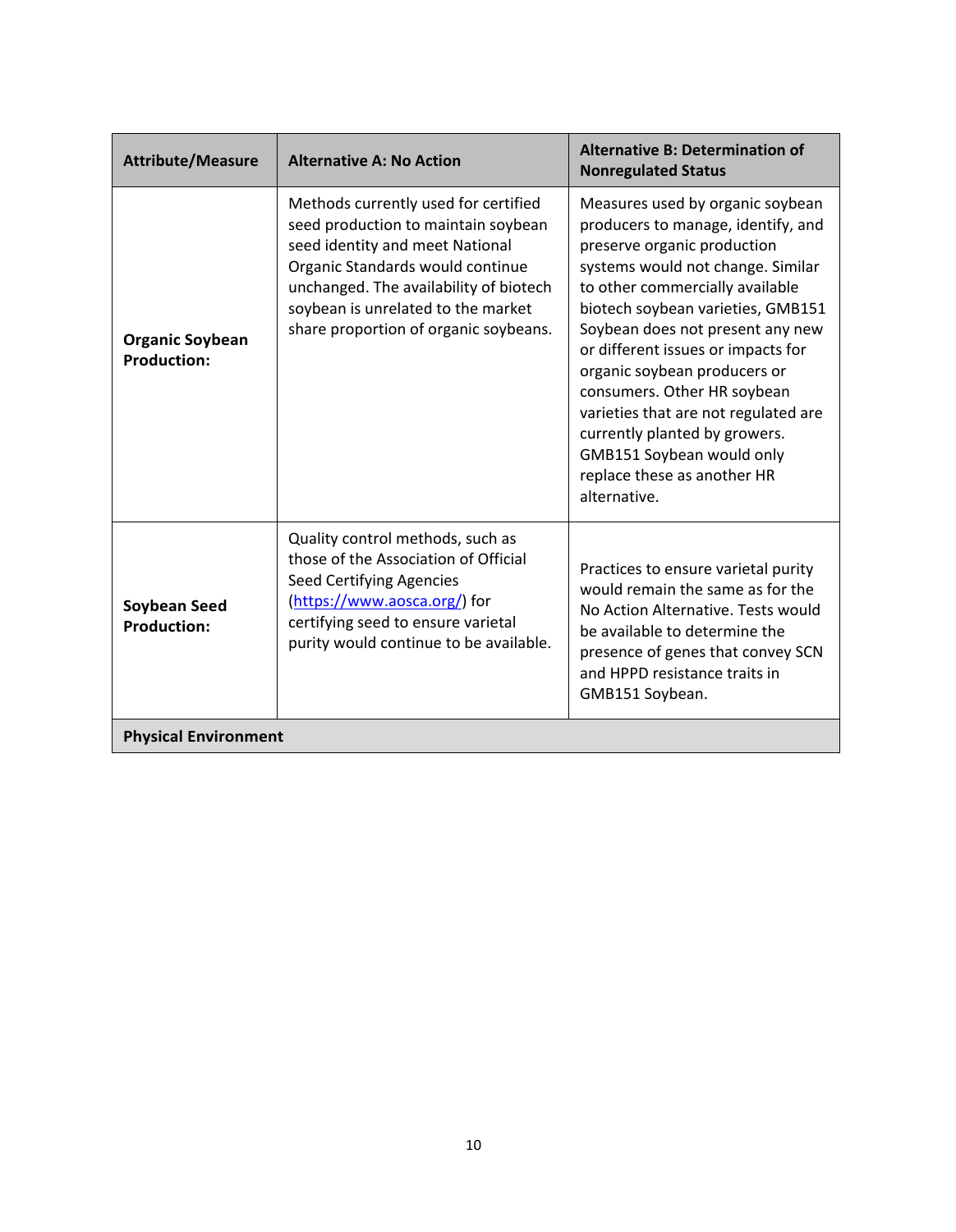| <b>Attribute/Measure</b> | <b>Alternative A: No Action</b>                                                                                                                                                                                                                                                                                                                                                                                                                                                                                                                                                     | <b>Alternative B: Determination of</b><br><b>Nonregulated Status</b>                                                                                                                                                                                                                                                                                                                                                                                                                                                                                                                                                                                                                                                                                                                                                                                                                                                 |
|--------------------------|-------------------------------------------------------------------------------------------------------------------------------------------------------------------------------------------------------------------------------------------------------------------------------------------------------------------------------------------------------------------------------------------------------------------------------------------------------------------------------------------------------------------------------------------------------------------------------------|----------------------------------------------------------------------------------------------------------------------------------------------------------------------------------------------------------------------------------------------------------------------------------------------------------------------------------------------------------------------------------------------------------------------------------------------------------------------------------------------------------------------------------------------------------------------------------------------------------------------------------------------------------------------------------------------------------------------------------------------------------------------------------------------------------------------------------------------------------------------------------------------------------------------|
| <b>Water Resources:</b>  | Agronomic practices that could impact<br>water resources (e.g., irrigation, tillage<br>practices, and the application of<br>pesticides and fertilizers) would be<br>expected to continue. The use of EPA-<br>registered pesticides for soybean<br>production in accordance with label<br>directions would continue to prevent<br>unacceptable risks to water quality.<br>Historic trends of increased soybean<br>yield on existing cropland would<br>continue unchanged, so any current<br>impacts on water resources from<br>soybean production would not change<br>significantly. | Except for replacing herbicides with<br>other modes of action with HPPD-<br>based herbicides, the production of<br>GMB151 Soybean is not expected<br>to change current agronomic<br>practices, acreage, or the range of<br>production areas, so current effects<br>from runoff on water resources<br>would not change. Use of HPPD-<br>based herbicides likely offsets the<br>need to change tillage practices to<br>control HR weeds resistant to<br>currently available herbicides, so<br>soil erosion impacts on water<br>quality from soybean production<br>may be reduced or would not<br>change. Other HPPD HR soybean<br>varieties that APHIS assessed<br>previously (USDA-APHIS 2014,<br>2013) are not regulated and are<br>currently available to growers. If it<br>is not regulated, GMB151 Soybean<br>will only be another HPPD-resistant<br>alternative to growers, so herbicide<br>use will not change. |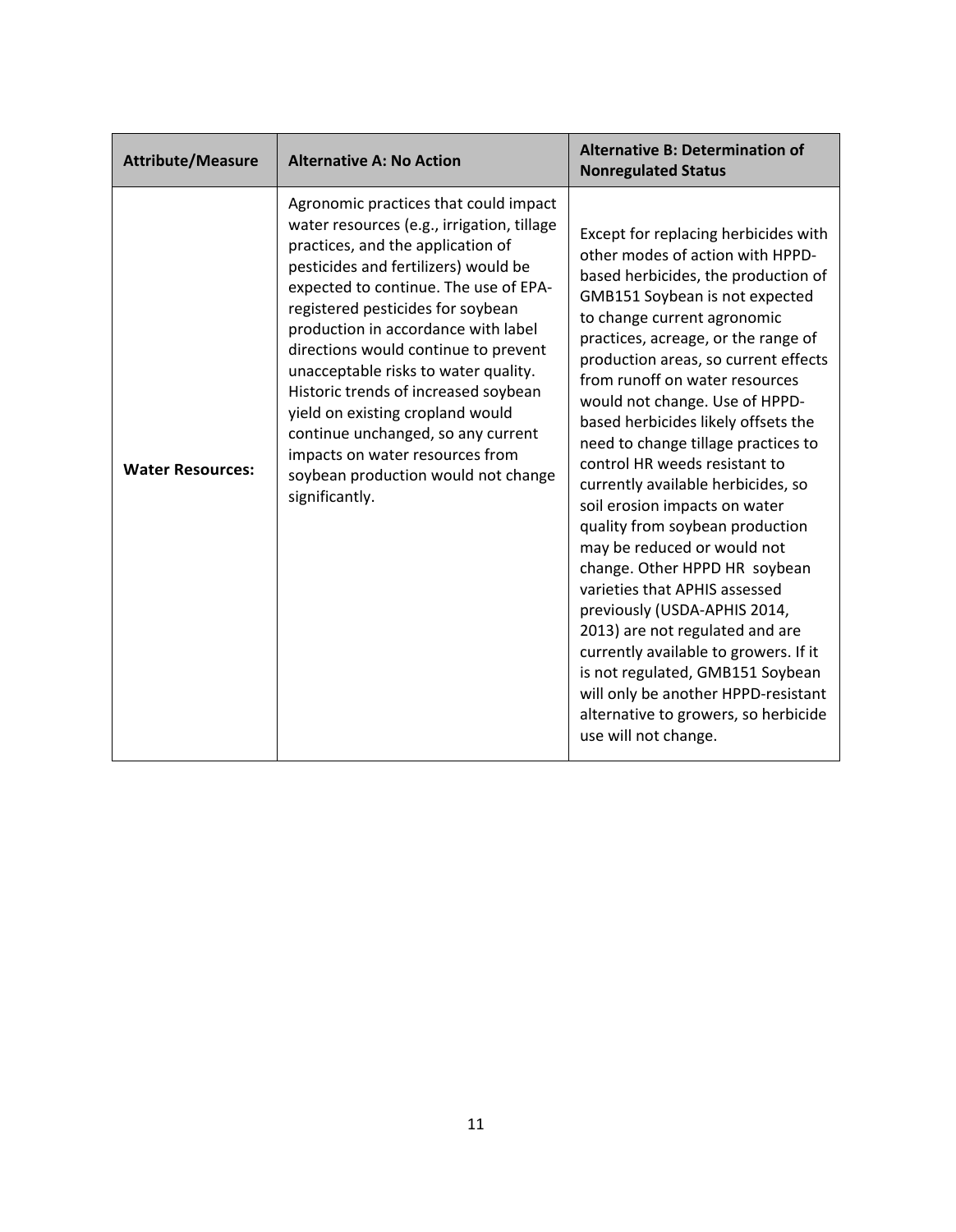| <b>Attribute/Measure</b>    | <b>Alternative A: No Action</b>                                                                                                                                                                                                                                                                                                                 | <b>Alternative B: Determination of</b><br><b>Nonregulated Status</b>                                                                                                                                                                                                                                                                                                                                                                                                                                                                                                                                                                  |
|-----------------------------|-------------------------------------------------------------------------------------------------------------------------------------------------------------------------------------------------------------------------------------------------------------------------------------------------------------------------------------------------|---------------------------------------------------------------------------------------------------------------------------------------------------------------------------------------------------------------------------------------------------------------------------------------------------------------------------------------------------------------------------------------------------------------------------------------------------------------------------------------------------------------------------------------------------------------------------------------------------------------------------------------|
| <b>Air Quality:</b>         | Current soybean agronomic practices<br>that impact air quality, such as tillage,<br>application of farm chemicals, and use<br>of exhaust-emitting mechanized<br>equipment would not change, so<br>current environmental impacts would<br>not change significantly.                                                                              | Except for replacing herbicides with<br>other modes of action with HPPD-<br>based herbicides, the production of<br>GMB151 Soybean is not expected<br>to differ significantly from the No<br>Action Alternative. Use of HPPD<br>herbicides would likely offset the<br>need to change tillage practices to<br>control HR weeds resistant to<br>currently available herbicides, so<br>soil erosion impacts on air quality<br>from soybean production may be<br>reduced or would not change<br>significantly from that of the No<br>Action alternative. HPPD use is not<br>expected to increase relative to the<br>no action alternative. |
| <b>Soil Quality:</b>        | Most cropping practices that impact<br>soil such as tillage, contouring, cover<br>crops, agricultural chemical<br>management, and crop rotation<br>would continue unchanged, but some<br>tillage practices (e.g., conservation),<br>may change to conventional where<br>this is the only alternative to control<br>increasing HR weed problems. | Production of GMB151 Soybean<br>would not be expected to change<br>cropping practices. Use of HPPD<br>herbicides would likely offset the<br>need to change tillage practices to<br>control HR weeds resistant to<br>currently available herbicides,<br>which would prevent or reduce soil<br>quality losses from erosion. HPPD<br>use is not expected to increase<br>relative to the no action<br>alternative.                                                                                                                                                                                                                        |
| <b>Biological Resources</b> |                                                                                                                                                                                                                                                                                                                                                 |                                                                                                                                                                                                                                                                                                                                                                                                                                                                                                                                                                                                                                       |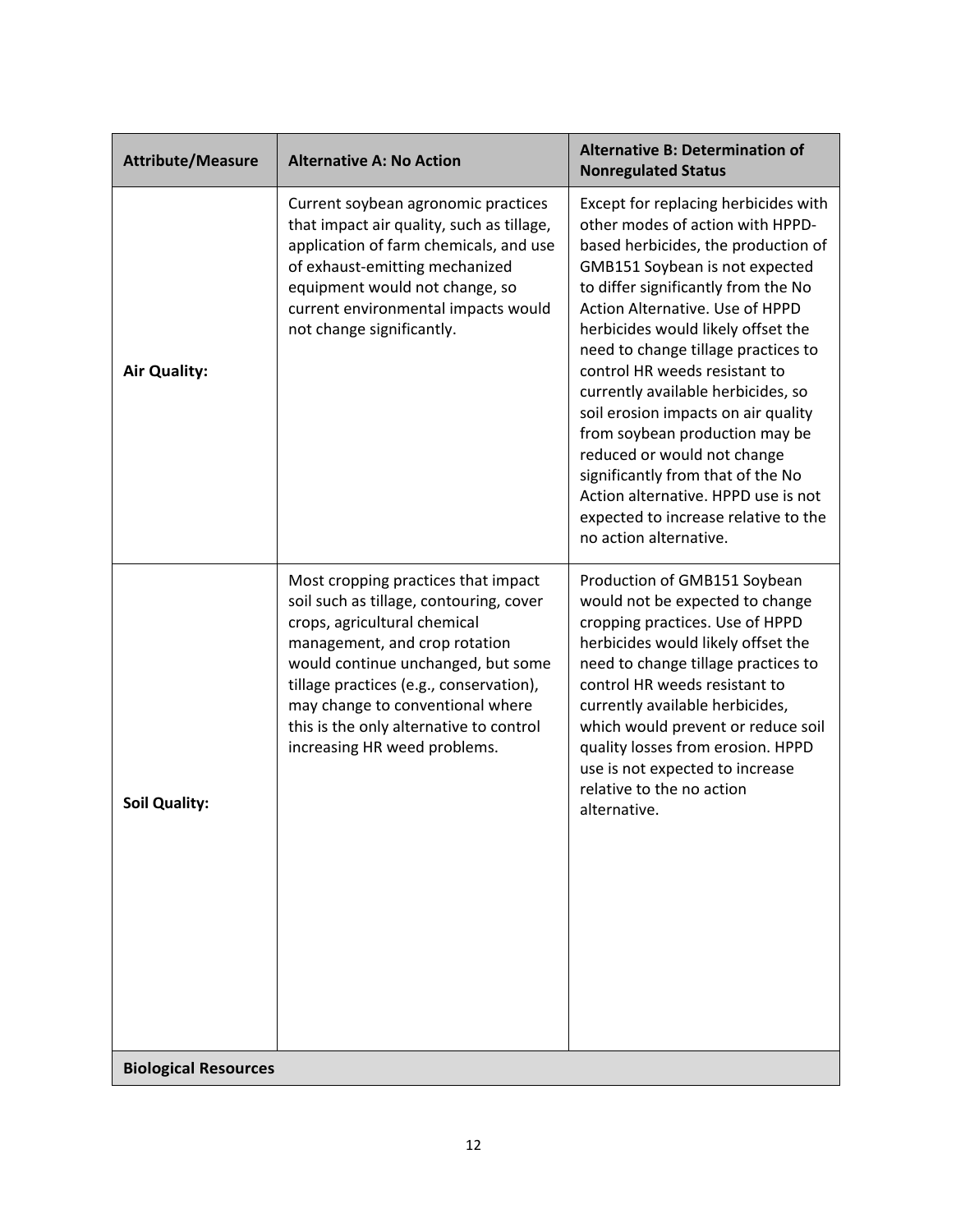| <b>Attribute/Measure</b>      | <b>Alternative A: No Action</b>                                                                                                                                                                                                                                                                                                                                                                                                                                                                                                                                   | <b>Alternative B: Determination of</b><br><b>Nonregulated Status</b>                                                                                                                                                                                                                                                                                                                                                                                                                                                                                                                                     |
|-------------------------------|-------------------------------------------------------------------------------------------------------------------------------------------------------------------------------------------------------------------------------------------------------------------------------------------------------------------------------------------------------------------------------------------------------------------------------------------------------------------------------------------------------------------------------------------------------------------|----------------------------------------------------------------------------------------------------------------------------------------------------------------------------------------------------------------------------------------------------------------------------------------------------------------------------------------------------------------------------------------------------------------------------------------------------------------------------------------------------------------------------------------------------------------------------------------------------------|
| Animal<br><b>Communities:</b> | Non-biotech and biotech soybeans<br>that are not regulated have been<br>shown to have no allergenic or toxic<br>effects on animal communities.<br>Soybean agronomic practices such as<br>tillage, cultivation, farm chemical<br>applications, and the use of<br>mechanized agricultural equipment<br>would continue to impact animal<br>communities unchanged.                                                                                                                                                                                                    | Field trials demonstrated that<br>growth and disease characteristics<br>of GMB151 Soybean are not<br>significantly different from other<br>soybean varieties that are not<br>regulated, so no changes to<br>soybean agronomic practices<br>potentially impacting animal<br>communities would occur other<br>than the use of HPPD herbicide<br>applications, where HR weeds<br>resistant to other modes of action<br>are a problem. HPPD use is not<br>expected to increase relative to the<br>no action alternative                                                                                      |
| Plant<br><b>Communities:</b>  | Most commercial soybean acreage is<br>planted with varieties developed using<br>genetic engineering, and this would<br>continue unchanged. Most agronomic<br>practices would not change except<br>where the continuing increasing<br>problem of HR weeds forces growers<br>to modify methods (e.g., tillage;<br>alternative herbicide choices) to<br>control weeds. Herbicide use in<br>accordance with the EPA registration<br>requirements would continue to<br>ensure that no unacceptable risks to<br>non-target plants and plant<br>communities would occur. | Field trials and laboratory analyses<br>show no differences between<br>GMB151 Soybean and other<br>soybean varieties (conventional<br>and those developed using genetic<br>engineering) in growth,<br>reproduction, and susceptibility to<br>pathogens and other pests except<br>the target species (SCN). Except for<br>the option to substitute HPPD<br>herbicides with other herbicides<br>currently used, agronomic practices<br>to cultivate GMB151 Soybean<br>would not differ from the No<br>Action Alternative. HPPD use is not<br>expected to increase relative to the<br>no action alternative |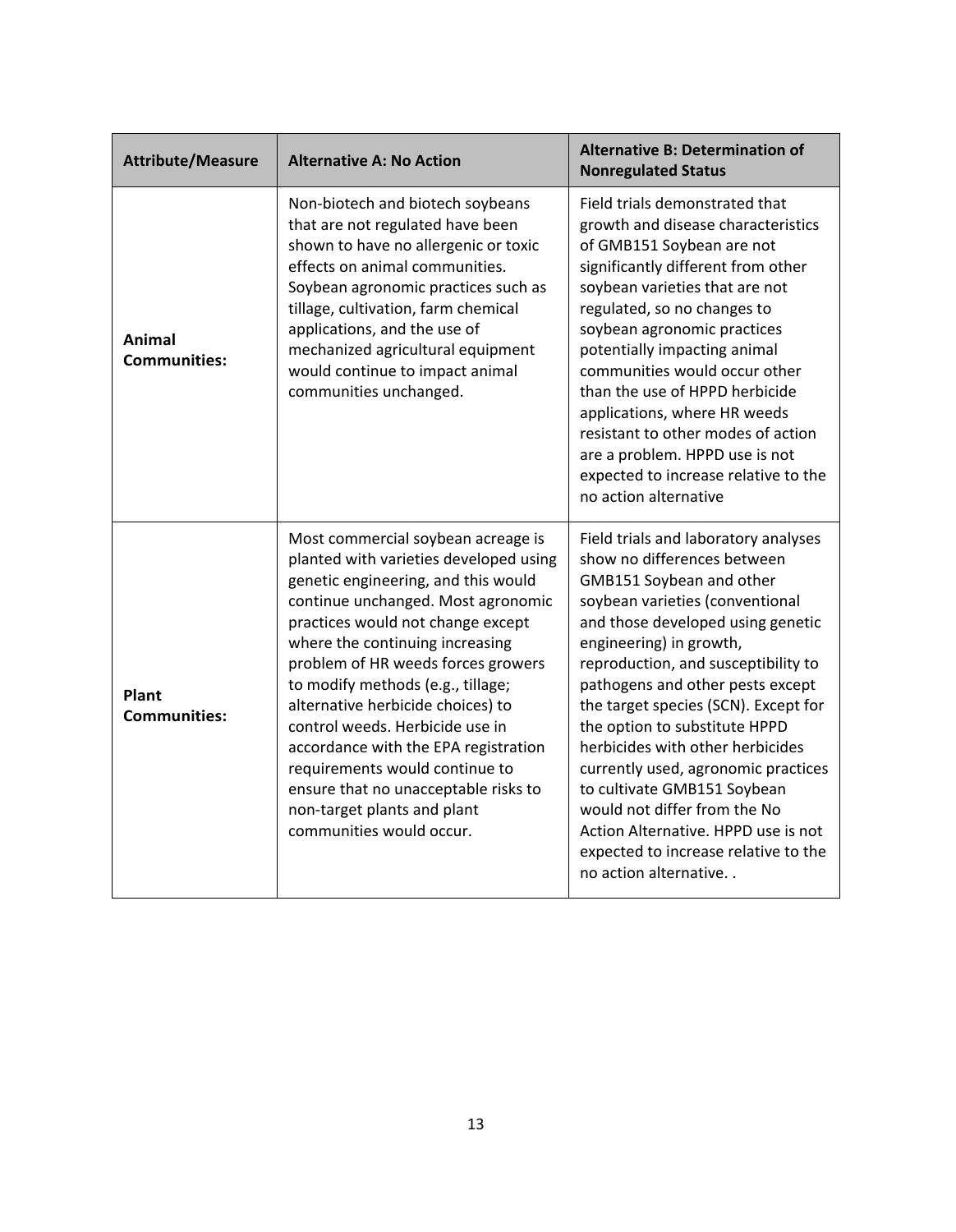| <b>Attribute/Measure</b> | <b>Alternative A: No Action</b>                                                                                                                                                                                                                                                                                                                                                                                                                                                                                                                                                                                                                                                                                                         | <b>Alternative B: Determination of</b><br><b>Nonregulated Status</b>                                                                                                                                                                                                                                                                                                                                                                                     |
|--------------------------|-----------------------------------------------------------------------------------------------------------------------------------------------------------------------------------------------------------------------------------------------------------------------------------------------------------------------------------------------------------------------------------------------------------------------------------------------------------------------------------------------------------------------------------------------------------------------------------------------------------------------------------------------------------------------------------------------------------------------------------------|----------------------------------------------------------------------------------------------------------------------------------------------------------------------------------------------------------------------------------------------------------------------------------------------------------------------------------------------------------------------------------------------------------------------------------------------------------|
| <b>Gene Movement:</b>    | GMB151 Soybean would continue to<br>be cultivated only under regulated<br>conditions. The availability of biotech,<br>conventional, and organic soybeans<br>would not change as a result of the<br>continued regulation of GMB151<br>Soybean. Because there are no wild<br>soybean relatives in the United States,<br>and soybeans are mostly self-<br>pollinated, gene flow and<br>introgression from soybean to wild or<br>weedy species are highly unlikely. Any<br>risk is further limited because<br>soybeans are not frost tolerant, do<br>not reproduce vegetatively, exhibit<br>poor seed dispersal, and any<br>volunteers that persist in warmer U.S.<br>climates can be easily controlled with<br>common agronomic practices. | Field and laboratory test results<br>show that there are no significant<br>differences among the traits in<br><b>GMB151 Soybean that influence</b><br>gene flow or weediness, when<br>compared to soybean varieties that<br>are not regulated. Traits for SCN<br>resistance and HPPD herbicide<br>resistance would not change gene<br>movement characteristics, so there<br>would be no significant impacts<br>compared to the No Action<br>Alternative. |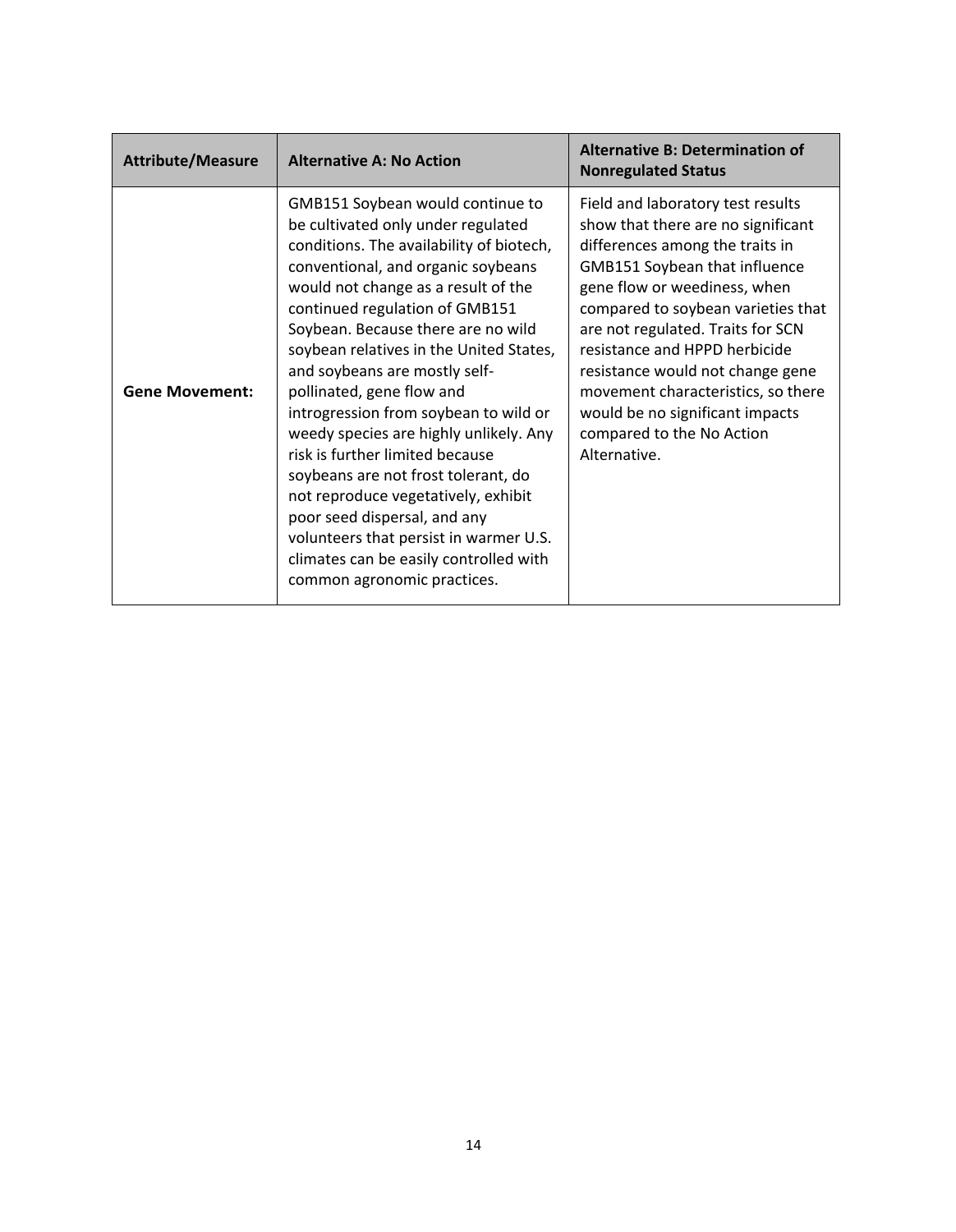| <b>Attribute/Measure</b>       | <b>Alternative A: No Action</b>                                                                                                                                                                                                                  | <b>Alternative B: Determination of</b><br><b>Nonregulated Status</b>                                                                                                                                                                                                                                                                                                                                                                                                                                                                                                                                                                                                                                                                                                                                                                                                                                    |
|--------------------------------|--------------------------------------------------------------------------------------------------------------------------------------------------------------------------------------------------------------------------------------------------|---------------------------------------------------------------------------------------------------------------------------------------------------------------------------------------------------------------------------------------------------------------------------------------------------------------------------------------------------------------------------------------------------------------------------------------------------------------------------------------------------------------------------------------------------------------------------------------------------------------------------------------------------------------------------------------------------------------------------------------------------------------------------------------------------------------------------------------------------------------------------------------------------------|
| Soil<br><b>Microorganisms:</b> | Agronomic practices used for soybean<br>production, such as soil inoculation,<br>tillage and the application of<br>agricultural chemicals (pesticides and<br>fertilizers) that potentially impact<br>microorganisms would continue<br>unchanged. | Field and greenhouse tests show<br>no significant differences from<br>other nonregulated soybean<br>varieties in the parameters<br>measured to assess the symbiotic<br>relationship of GMB151 Soybean<br>with its Rhizobium spp. symbionts.<br>GMB151 Soybean would not result<br>in any significant changes to<br>current soybean cropping practices<br>that may impact microorganisms<br>except that HPPD herbicides may<br>be substituted for herbicides with<br>other modes of action, where HR<br>weeds are a problem. Other HPPD<br>HR soybean varieties developed<br>using genetic engineering that<br>APHIS assessed previously (USDA-<br>APHIS 2014, 2013) are not<br>regulated and are currently<br>available to growers. If it is not<br>regulated, GMB151 Soybean will<br>only be another HPPD-resistant<br>alternative to growers, so herbicide<br>use would not be expected to<br>change. |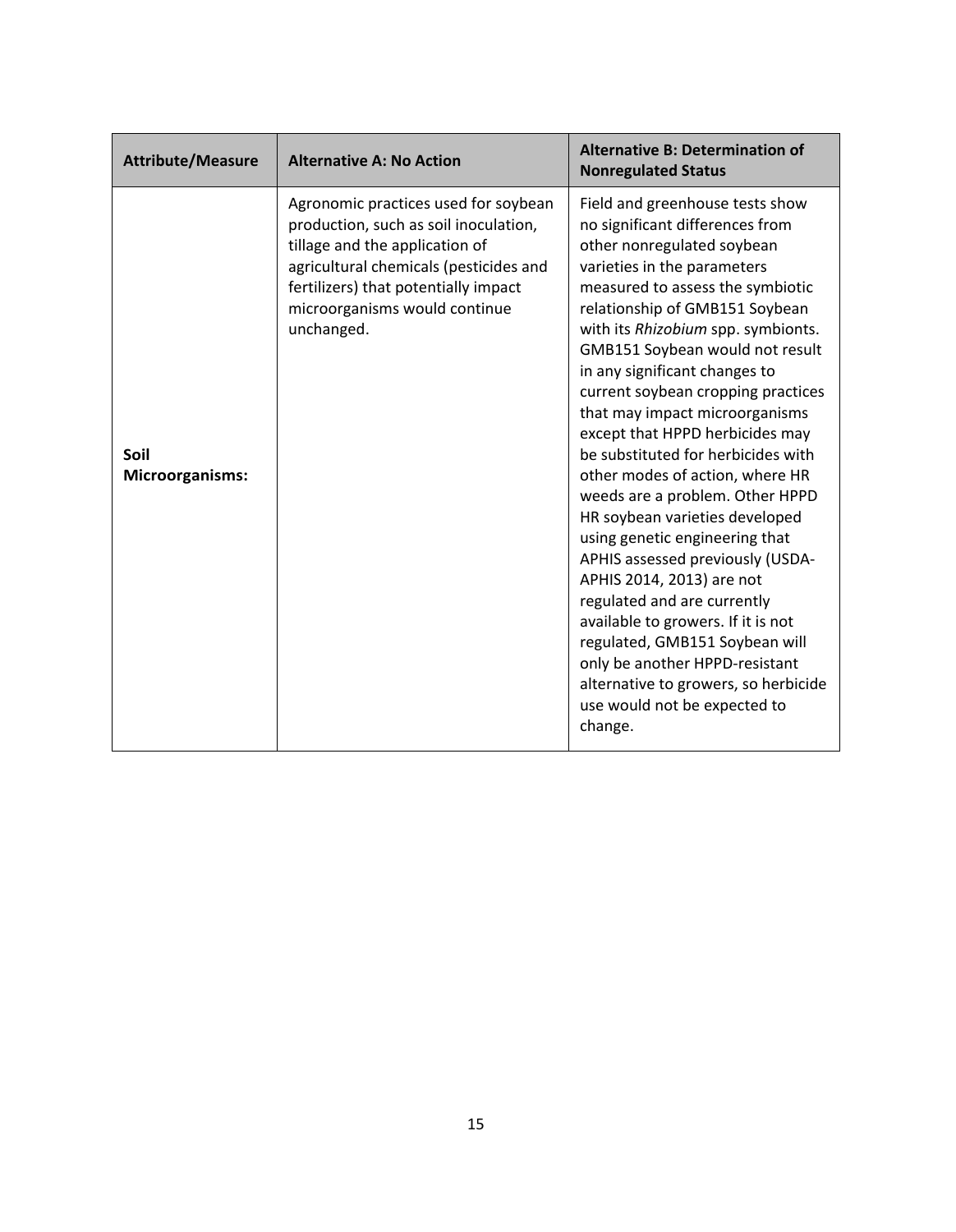| <b>Attribute/Measure</b>                 | <b>Alternative A: No Action</b>                                                                                                                                                                                                                                                                                                                                                                                                                                                                                                                | <b>Alternative B: Determination of</b><br><b>Nonregulated Status</b>                                                                                                                                                                                                                                                                                                                                                                                                                                                                                                                                                                                                                                                                                                         |
|------------------------------------------|------------------------------------------------------------------------------------------------------------------------------------------------------------------------------------------------------------------------------------------------------------------------------------------------------------------------------------------------------------------------------------------------------------------------------------------------------------------------------------------------------------------------------------------------|------------------------------------------------------------------------------------------------------------------------------------------------------------------------------------------------------------------------------------------------------------------------------------------------------------------------------------------------------------------------------------------------------------------------------------------------------------------------------------------------------------------------------------------------------------------------------------------------------------------------------------------------------------------------------------------------------------------------------------------------------------------------------|
| <b>Biological</b><br>Diversity:          | Agronomic practices used for soybean<br>production and yield optimization,<br>such as tillage, the application of<br>agricultural chemicals (pesticides and<br>fertilizers), timing of planting, and row<br>spacing, would be expected to<br>continue unchanged. Agronomic<br>practices that benefit biodiversity<br>both on cropland (e.g., intercropping,<br>agroforestry, crop rotations, cover<br>crops, and no-tillage) and on adjacent<br>non-cropland (e.g., woodlots,<br>fencerows, hedgerows, and wetlands)<br>would remain the same. | GMB151 Soybean would not<br>change current soybean cropping<br>practices that may impact<br>biodiversity because field and<br>laboratory testing demonstrate its<br>growth, reproduction, and<br>interactions with pests and<br>diseases are the same as or not<br>significantly different from other<br>nonregulated varieties other than<br>its resistance to SCN. GMB151<br>Soybean poses no potential for<br>naturally occurring, pollen-<br>mediated gene flow and<br>introgression of genes modified<br>using genetic engineering, so is not<br>expected to affect genetic diversity.<br>Testing has confirmed that the<br>Cry14Ab-1e protein expressed by<br>GMB151 Soybean does not have<br>unacceptable risks to or impacts on<br>non-target organisms (BASF 2020). |
| <b>Public Health</b>                     |                                                                                                                                                                                                                                                                                                                                                                                                                                                                                                                                                |                                                                                                                                                                                                                                                                                                                                                                                                                                                                                                                                                                                                                                                                                                                                                                              |
| <b>Farm Worker Safety</b><br>and Health: | Farm workers are exposed to<br>potential allergens from soybean<br>plants, hazards from farm equipment<br>used to grow and harvest soybeans,<br>and pesticides applied to soybeans.<br>Hazards to farm workers would not<br>change from selection of the No<br><b>Action Alternative.</b>                                                                                                                                                                                                                                                      | <b>EPA Worker Protection Standards</b><br>(WPS)implement protections for<br>agricultural workers, handlers, and<br>their families 40 CFR 170). If the<br>Preferred Alternative were<br>selected, GMB151 Soybean would<br>not change current soybean<br>cropping practices, so hazards<br>would be the same as under the No<br><b>Action Alternative.</b>                                                                                                                                                                                                                                                                                                                                                                                                                     |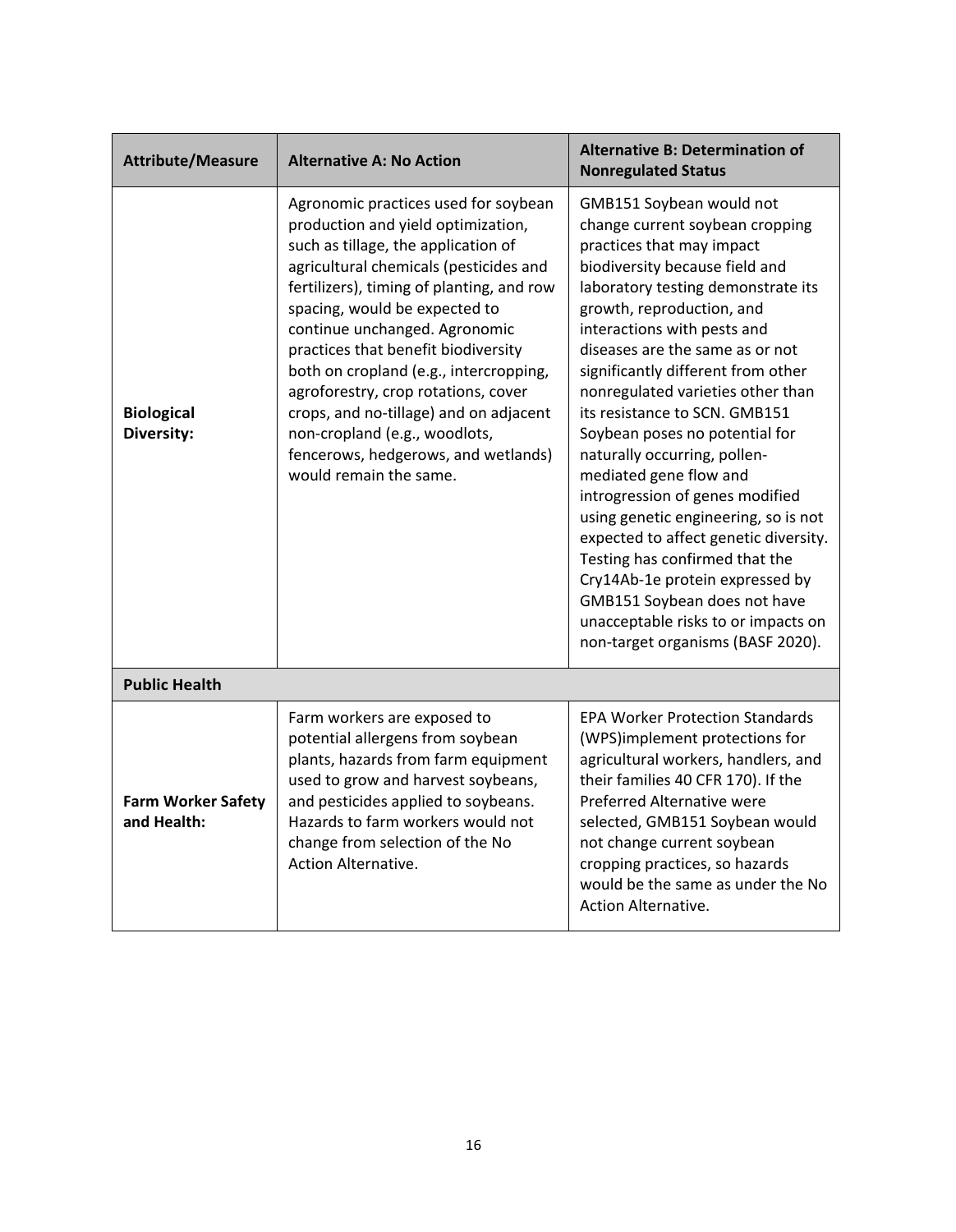|                      | Compositional and nutritional<br>characteristics of nonregulated<br>biotech soybean varieties have been<br>determined to pose no risk to human<br>health. EPA-approved pesticides<br>would continue to be used for pest<br>management in both biotech and<br>conventional soybean cultivation. Use<br>of registered pesticides in accordance<br>with EPA-approved labels protect<br>human health and worker safety. EPA<br>also establishes tolerances for<br>pesticide residue that give a<br>reasonable certainty of no harm to<br>the general population and any<br>subgroup from the use of pesticides at<br>the approved levels and methods of<br>application. | Laboratory and field testing<br>demonstrated that there<br>are no biologically<br>meaningful differences for<br>compositional and<br>nutritional characteristics<br>between conventional and<br>GMB151 Soybean. Safety<br>testing of the GMB151<br>Soybean Cry14Ab-1 and<br>HPPD proteins showed that<br>they are degraded rapidly<br>and completely in<br>simulated gastric fluid.<br>Testing also showed that<br>the GMB151 Soybean<br>Cry14Ab-1 and HPPD<br>proteins have no<br>similarities to known<br>allergens, and are not toxic<br>to mammals.                                                                        |
|----------------------|---------------------------------------------------------------------------------------------------------------------------------------------------------------------------------------------------------------------------------------------------------------------------------------------------------------------------------------------------------------------------------------------------------------------------------------------------------------------------------------------------------------------------------------------------------------------------------------------------------------------------------------------------------------------|--------------------------------------------------------------------------------------------------------------------------------------------------------------------------------------------------------------------------------------------------------------------------------------------------------------------------------------------------------------------------------------------------------------------------------------------------------------------------------------------------------------------------------------------------------------------------------------------------------------------------------|
| <b>Human Health:</b> |                                                                                                                                                                                                                                                                                                                                                                                                                                                                                                                                                                                                                                                                     | On January 28, 2019, BASF<br>initiated a consultation<br>(BNF 172) with FDA that<br>included molecular,<br>compositional, nutritional<br>data, and other food and<br>feed safety assessment<br>data related to GMB151<br>Soybean (BASF 2020). EPA<br>has established a<br>permanent exemption<br>(82FR57137) from the<br>requirement for a tolerance<br>for the HPPD-4 protein<br>expressed in all food<br>commodities when used as<br>an inert ingredient. In<br>addition, EPA concluded on<br>June 8, 2020 that B.<br>thuringiensis Cry14Ab-1<br>protein residue in or on<br>soybean food and feed<br>commodities are exempt |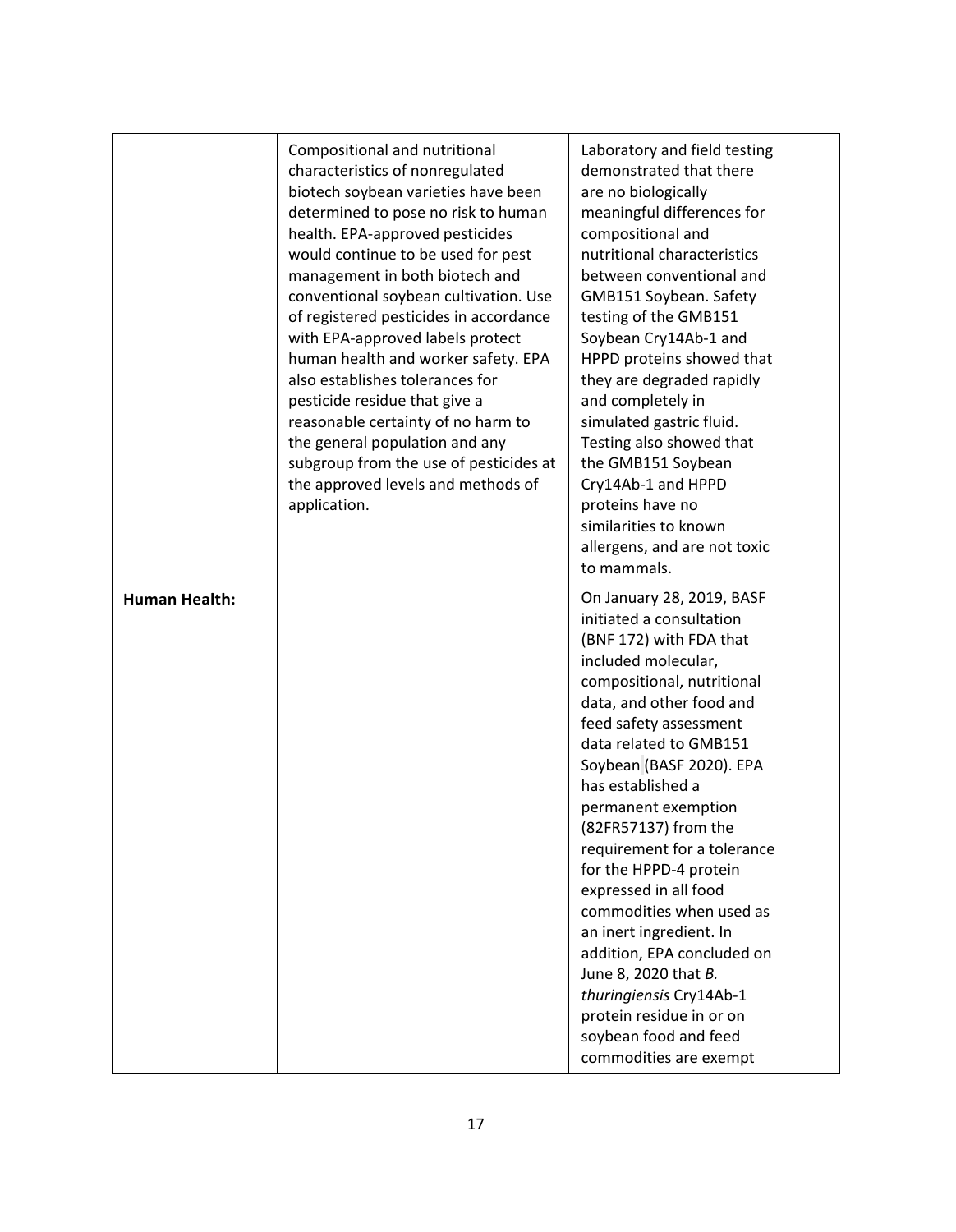| <b>Attribute/Measure</b> | <b>Alternative A: No Action</b>                                                                                                                                                                                                                                                                                                                                                                                                | <b>Alternative B: Determination of</b><br><b>Nonregulated Status</b>                                                                                                                                                                                                                                                                                                                                                                                                                                                                                                                                                                                                                                                                                                                                                                                                                           |
|--------------------------|--------------------------------------------------------------------------------------------------------------------------------------------------------------------------------------------------------------------------------------------------------------------------------------------------------------------------------------------------------------------------------------------------------------------------------|------------------------------------------------------------------------------------------------------------------------------------------------------------------------------------------------------------------------------------------------------------------------------------------------------------------------------------------------------------------------------------------------------------------------------------------------------------------------------------------------------------------------------------------------------------------------------------------------------------------------------------------------------------------------------------------------------------------------------------------------------------------------------------------------------------------------------------------------------------------------------------------------|
|                          |                                                                                                                                                                                                                                                                                                                                                                                                                                | from the requirement of a<br>tolerance when expressed<br>as a PIP in soybean plants<br>(85 FR 35008; 40 CFR<br>174.540).                                                                                                                                                                                                                                                                                                                                                                                                                                                                                                                                                                                                                                                                                                                                                                       |
| <b>Animal Feed:</b>      | GMB151 Soybean would remain<br>regulated and not be allowed for<br>distribution to the animal feed<br>market. Soybean-based animal feed<br>would still be available from currently<br>cultivated soybean crops, including<br>both biotech and conventional<br>soybean varieties. Nonregulated<br>biotech soybean varieties used as<br>animal feed have been previously<br>determined not to pose any risk to<br>animal health. | Laboratory and field testing<br>demonstrated that there are no<br>biologically meaningful differences<br>for compositional and nutritional<br>characteristics between<br>conventional and GMB151<br>Soybean. Safety testing of the<br>GMB151 Soybean Cry14Ab-1 and<br>HPPD proteins showed that they<br>have no toxic potential to<br>mammals, and are degraded<br>rapidly and completely in simulated<br>gastric fluid, when present in<br>animal feed. On January 28, 2019,<br>BASF initiated a consultation (BNF<br>172) with the FDA that included<br>molecular, composition, and<br>nutrition data, and other food and<br>feed safety assessment data<br>related to GMB151soybean (BASF<br>2020). In addition, EPA concluded<br>on June 8, 2020 (40 CFR 174.540)<br>that the Cry14Ab-1 protein is<br>exempt from a food and feed<br>tolerance, when it is expressed in<br>soybean plants. |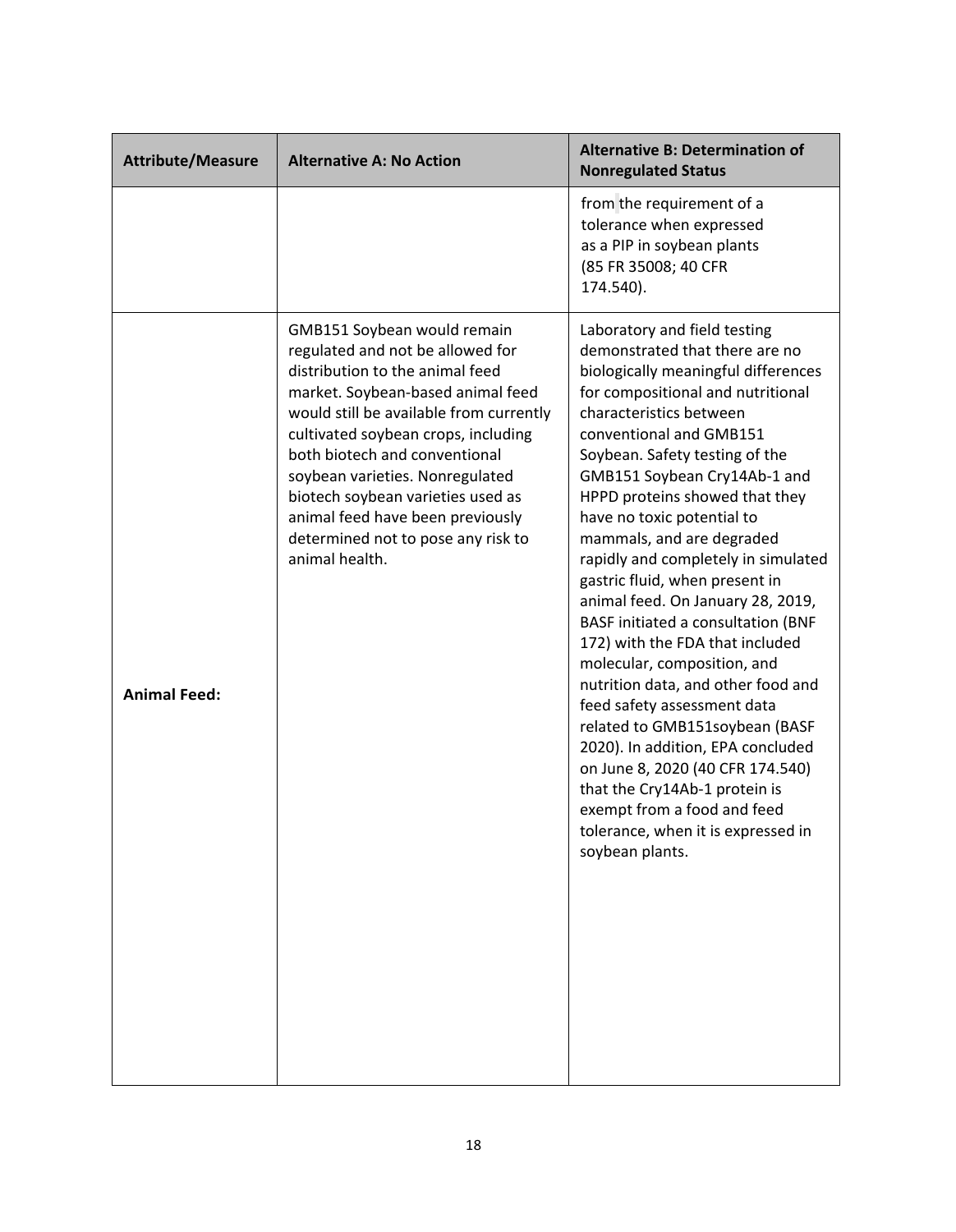| <b>Attribute/Measure</b>                                  | <b>Alternative A: No Action</b>                                                                                                                                                                                                                                                                                                                                                                                                                                                                                                                                                                                                                                                                                                                          | <b>Alternative B: Determination of</b><br><b>Nonregulated Status</b>                                                                                                                                                                                                                                                                                                                                                                                                                                                                                                                                                                                                                                                                                                                                                                                                                                                                           |
|-----------------------------------------------------------|----------------------------------------------------------------------------------------------------------------------------------------------------------------------------------------------------------------------------------------------------------------------------------------------------------------------------------------------------------------------------------------------------------------------------------------------------------------------------------------------------------------------------------------------------------------------------------------------------------------------------------------------------------------------------------------------------------------------------------------------------------|------------------------------------------------------------------------------------------------------------------------------------------------------------------------------------------------------------------------------------------------------------------------------------------------------------------------------------------------------------------------------------------------------------------------------------------------------------------------------------------------------------------------------------------------------------------------------------------------------------------------------------------------------------------------------------------------------------------------------------------------------------------------------------------------------------------------------------------------------------------------------------------------------------------------------------------------|
| <b>Socioeconomic Environment</b>                          |                                                                                                                                                                                                                                                                                                                                                                                                                                                                                                                                                                                                                                                                                                                                                          |                                                                                                                                                                                                                                                                                                                                                                                                                                                                                                                                                                                                                                                                                                                                                                                                                                                                                                                                                |
| <b>Domestic</b><br><b>Economic</b><br><b>Environment:</b> | GMB151 Soybean would remain<br>regulated by APHIS. Domestic growers<br>would continue to utilize biotech and<br>conventional soybean varieties based<br>upon availability and market demand.<br>U.S. soybeans would likely continue to<br>be used domestically for animal feed<br>with lesser amounts and byproducts<br>used for oil or fresh consumption.<br>Agronomic practices and conventional<br>breeding techniques using herbicide-<br>and pest-resistant varieties currently<br>used to optimize yield and reduce<br>production costs would be expected<br>to continue unchanged. Average<br>soybean yield is expected to continue<br>to increase without expansion of<br>soybean acreage while grower net<br>returns are estimated to increase. | Field tests show the performance<br>and composition of GMB151<br>Soybean is not substantially<br>different from that of other<br>conventional soybean reference<br>varieties and although yield<br>potential is increased, it would be<br>similar to other commercially<br>available conventional and biotech<br>soybean varieties and subject to<br>the same variables affecting<br>agronomic practices and yields as<br>other varieties. GMB151 Soybean<br>would likely only replace other<br>varieties of biotech soybean on<br>existing cropland and not impact<br>organic soybean production or<br>markets. Since biotech soybeans<br>represent over 90% of soybeans<br>produced, the addition of GMB151<br>Soybean will have little incremental<br>impact on the biotech sensitive<br>market. Because losses from SCN<br>would be reduced, soybean<br>growers would likely experience<br>improved profits under Alternative<br><b>B.</b> |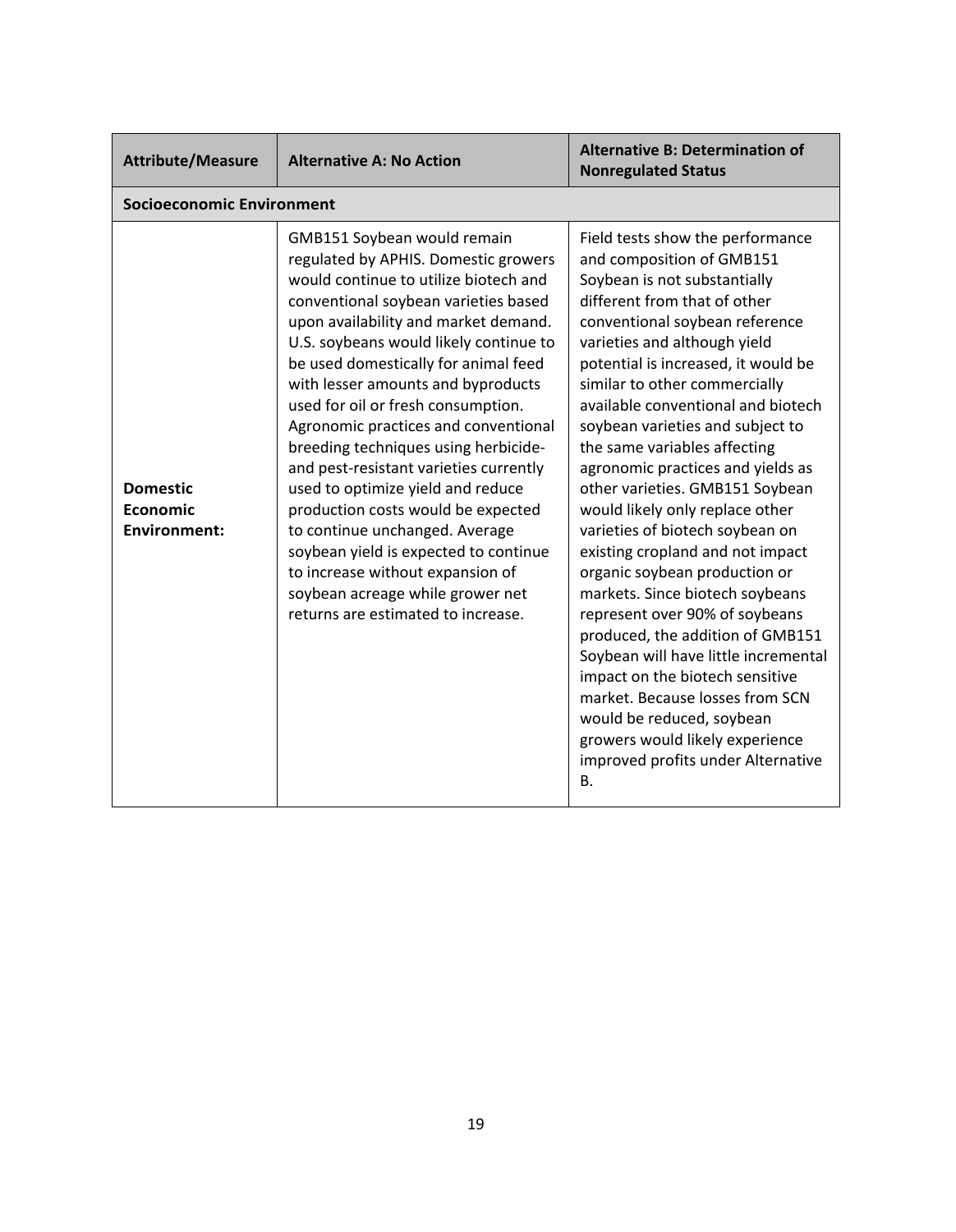| <b>Attribute/Measure</b>                     | <b>Alternative A: No Action</b>                                                                                                                                                                                                                                                                                                                                                                                                                                                                                                                              | <b>Alternative B: Determination of</b><br><b>Nonregulated Status</b>                                                                                                                                                                                                                                                                                                                                                                                                                                                                                                                                                                                                                                                                                                                                                                                                                                                                                                             |
|----------------------------------------------|--------------------------------------------------------------------------------------------------------------------------------------------------------------------------------------------------------------------------------------------------------------------------------------------------------------------------------------------------------------------------------------------------------------------------------------------------------------------------------------------------------------------------------------------------------------|----------------------------------------------------------------------------------------------------------------------------------------------------------------------------------------------------------------------------------------------------------------------------------------------------------------------------------------------------------------------------------------------------------------------------------------------------------------------------------------------------------------------------------------------------------------------------------------------------------------------------------------------------------------------------------------------------------------------------------------------------------------------------------------------------------------------------------------------------------------------------------------------------------------------------------------------------------------------------------|
| <b>Trade Economic</b><br><b>Environment:</b> | If GMB151 Soybean remains regulated<br>by APHIS, U.S. soybean plantings will<br>not be affected and are projected to<br>rebound and remain relatively steady<br>over the course of the next decade.<br>U.S. soybeans will continue to be a<br>major component of global<br>production, and as a source of supply<br>in the international market (USDA<br>2020). Although U.S. exports are<br>expected to increase overall,<br>increasing competition and tariffs on<br>U.S. soybean exports are expected to<br>reduce the U.S. export share (Hubbs<br>2018). | A determination of nonregulated<br>status for GMB151 Soybean is not<br>expected to have an effect on<br>current trends affecting the trade<br>economic environment. GMB151<br>Soybean is similar to other varieties<br>developed using genetic<br>engineering. If it becomes<br>commercially available as a non-<br>regulated variety, it would only be<br>substituted to replace other<br>varieties where SCN- and/or HPPD-<br>resistant varieties are required for<br>pest management. If the Preferred<br>Alternative is selected, there would<br>not be any difference from<br>choosing the No Action Alternative.<br>BASF emphasized in its petition a<br>commitment to stewardship to<br>meet applicable regulatory<br>requirements for GMB151<br>Soybean in the country of<br>intended production and for key<br>import countries to ensure<br>compliance, maintain product<br>integrity, and assist in minimizing<br>the potential for trade<br>disruptions (BASF 2020). |
| <b>Other Regulatory Approvals</b>            |                                                                                                                                                                                                                                                                                                                                                                                                                                                                                                                                                              |                                                                                                                                                                                                                                                                                                                                                                                                                                                                                                                                                                                                                                                                                                                                                                                                                                                                                                                                                                                  |
| <b>U.S. Agencies:</b>                        | Existing approvals for other<br>nonregulated soybeans developed<br>using genetic engineering would not<br>change.                                                                                                                                                                                                                                                                                                                                                                                                                                            | EPA has concluded (40 CFR<br>174.540) that the Cry14Ab-1<br>protein is exempt from a food and<br>feed tolerance, when it is<br>expressed in soybean plants.                                                                                                                                                                                                                                                                                                                                                                                                                                                                                                                                                                                                                                                                                                                                                                                                                      |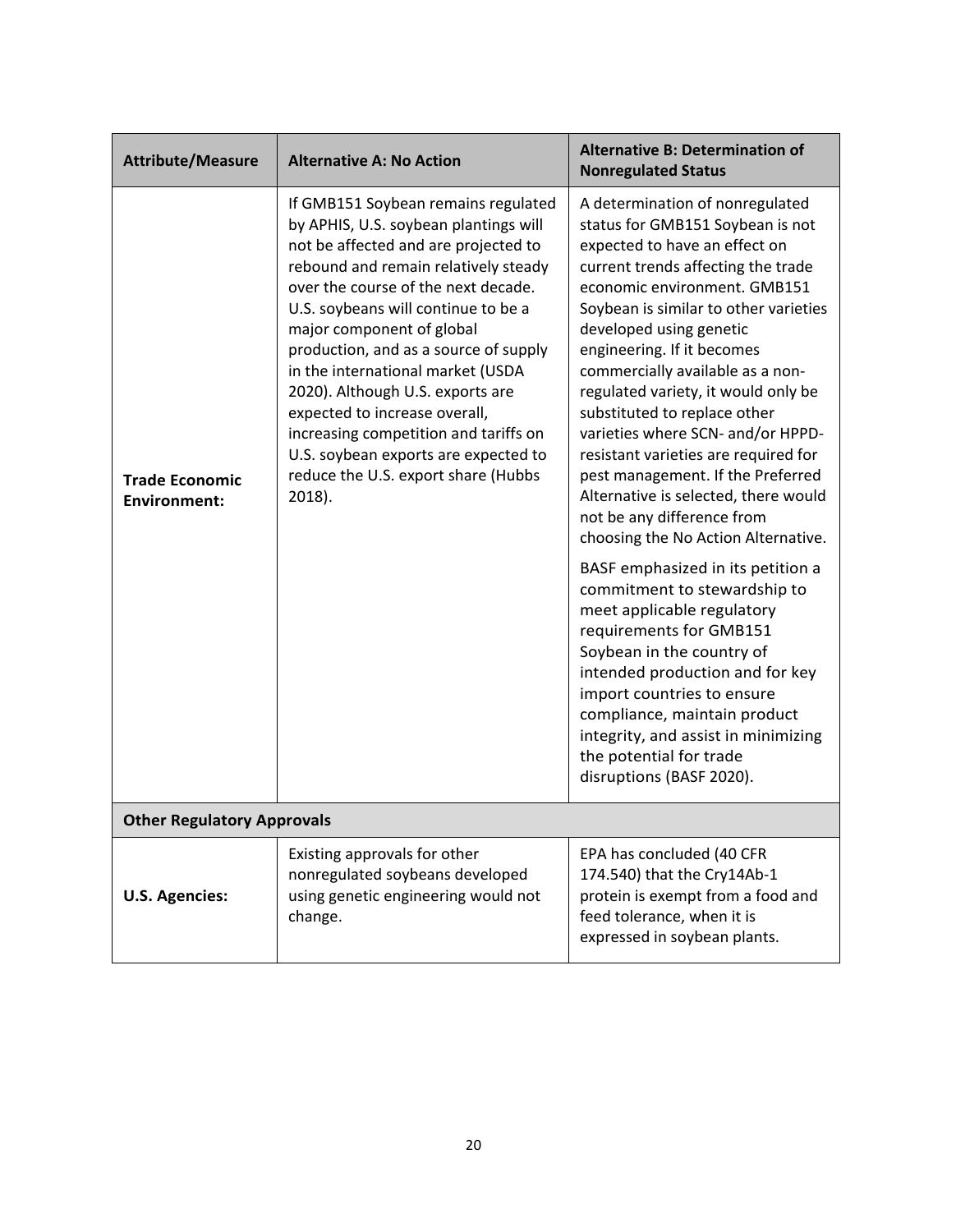| <b>Attribute/Measure</b>          | <b>Alternative A: No Action</b>                                                                                                            | <b>Alternative B: Determination of</b><br><b>Nonregulated Status</b>                                                                                                                                                                                                                                                                                                                                |  |
|-----------------------------------|--------------------------------------------------------------------------------------------------------------------------------------------|-----------------------------------------------------------------------------------------------------------------------------------------------------------------------------------------------------------------------------------------------------------------------------------------------------------------------------------------------------------------------------------------------------|--|
| <b>Other countries</b>            | The existing status of other soybeans<br>developed using genetic engineering<br>that are regulated in other countries<br>would not change. | No Change from the No Action<br>Alternative. BASF emphasized in<br>its petition a commitment to<br>stewardship to meet applicable<br>regulatory requirements for<br>GMB151 Soybean in the country<br>of intended production and for<br>key import countries to ensure<br>compliance, maintain product<br>integrity, and assist in minimizing<br>the potential for trade<br>disruptions (BASF 2020). |  |
| <b>Compliance with Other Laws</b> |                                                                                                                                            |                                                                                                                                                                                                                                                                                                                                                                                                     |  |
| CAA, CWA, EOs:                    | Fully compliant                                                                                                                            | Fully compliant                                                                                                                                                                                                                                                                                                                                                                                     |  |
|                                   | Fully compliant                                                                                                                            | <b>Fully compliant</b>                                                                                                                                                                                                                                                                                                                                                                              |  |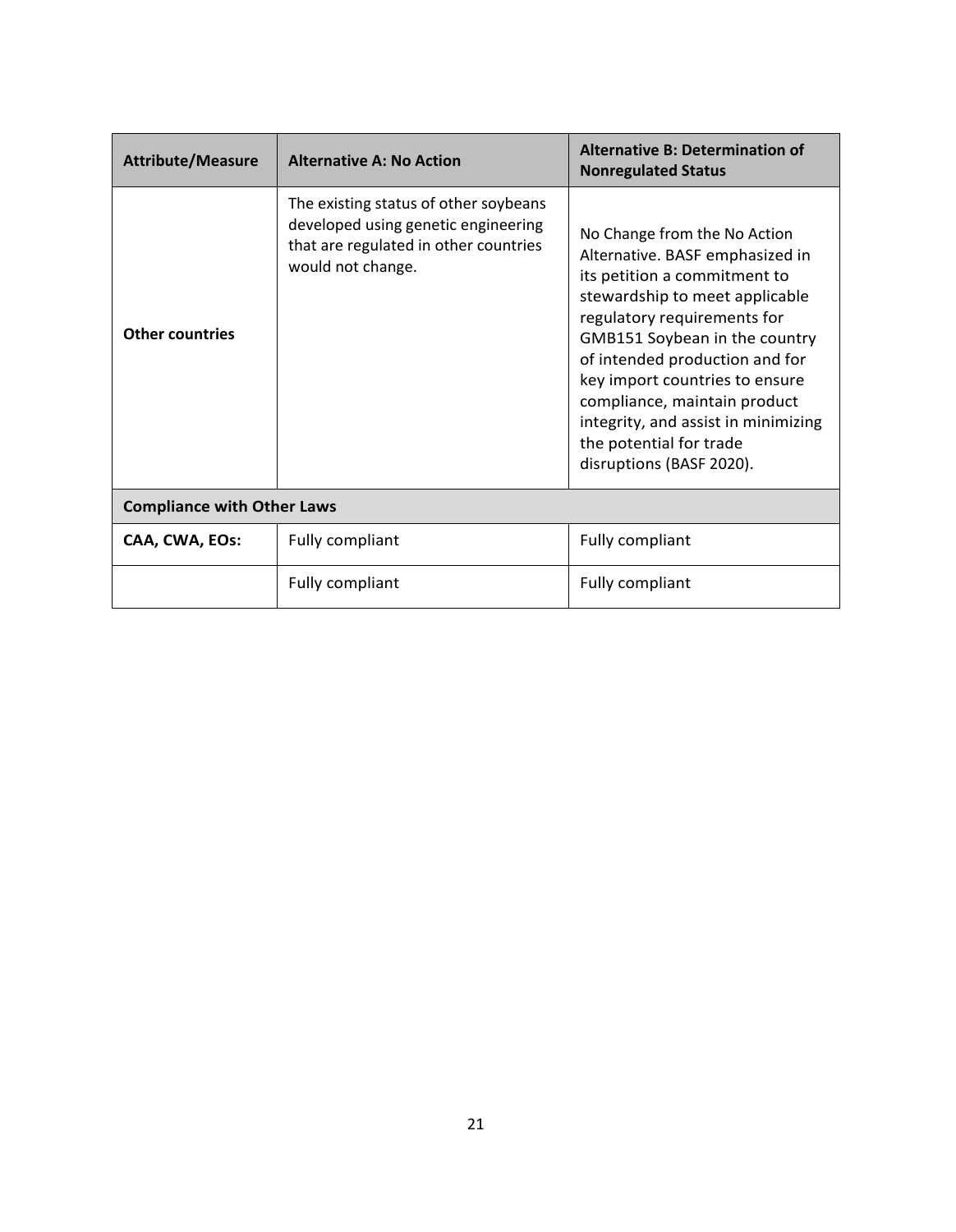# **Finding of No Significant Impact**

The APHIS analysis in the EA indicates that there will not be any significant impacts, individually or cumulatively, on the quality of the human environment as a result of its regulatory action for GMB151 Soybean. Assessment of significant impacts, as required by NEPA regulations (40 CFR § 1508.27), entails the consideration of both the context and intensity of potential impacts. The EA considered and this FONSI is based upon in part, on the following factors.

*Context* - The term "context" identifies potentially affected resources, the locations, and the specific circumstances and conditions in which the environmental impacts may occur. This action has potential to affect organic and conventional soybean crop production systems and those using varieties developed using genetic engineering, including surrounding environments and agricultural workers, human food and animal feed production systems, and foreign and domestic commodity markets.

Most U.S. soybeans are grown in 31 states, predominantly in the Midwest on about 90.1 million acres (USDA-OCE, 2018). Soybean acreage in these states is commonly grown in rotation with corn. Herbicide-resistant soybean varieties developed using genetic engineering make up an estimated 93% of the U.S. soybean crop. Total soybean production in the United States has increased in recent years because of an increase in both the area under cultivation and yield per unit area (USDA-NASS, 2020a; 2020b). For example, in the past 20 years soybean acreage increased from 70 million to about 90 million acres, and in the past 30 years soybean yields have increased about 53%. A significant factor contributing to these increases is that soybean cultivation has recently expanded into the northern and western parts of the country because yields from wheat usually grown in those regions have been stagnant, and new improved short-season soybean varieties have been developed that are better adapted to the climate, providing better profits (USDA-ERS, 2017) than wheat or older soybean varieties.

Soybean production increased 35.6%, from nearly 2.2 billion bushels or 59.88 million metric tons (MT) in 1992 to approximately 3.0 billion bushels (81.7 million MT) by 2012 (USDA-NASS, 2012). From 1991 to 2011, average yield increased approximately 17.6% from 34.2 bushels per acre to 41.5 bushels, but declined nationally in 2012 to 39.3 bushels per acre compared to 2011 average yields (USDA-NASS, 2012). By 2017, the harvest was 49 bushels per acre (USDA-NASS, 2018).

USDA projects an estimated 3.6 billion bushels of soybeans (97.99 million MT) will be produced by the end of the 2021/2022 growing season. About 2.1 billion bushels (57.16 million MT) of this production will be used for domestic consumption and 1.6 billion bushels (43.55 million MT) will be exported (USDA-OCE, 2018).

Soybean varieties have historically been developed conventionally without plant breeding using genetic engineering methods. Combined with improved agronomic practices, these varieties have resulted in improved yields. The multigene components of yield in relation to adaption of soybean varieties to lower yielding areas, and the need to develop regional soybean varieties adapted for specific environments limits the identification of traits that can provide yield improvements effective across the entire spectrum of soybean production environments.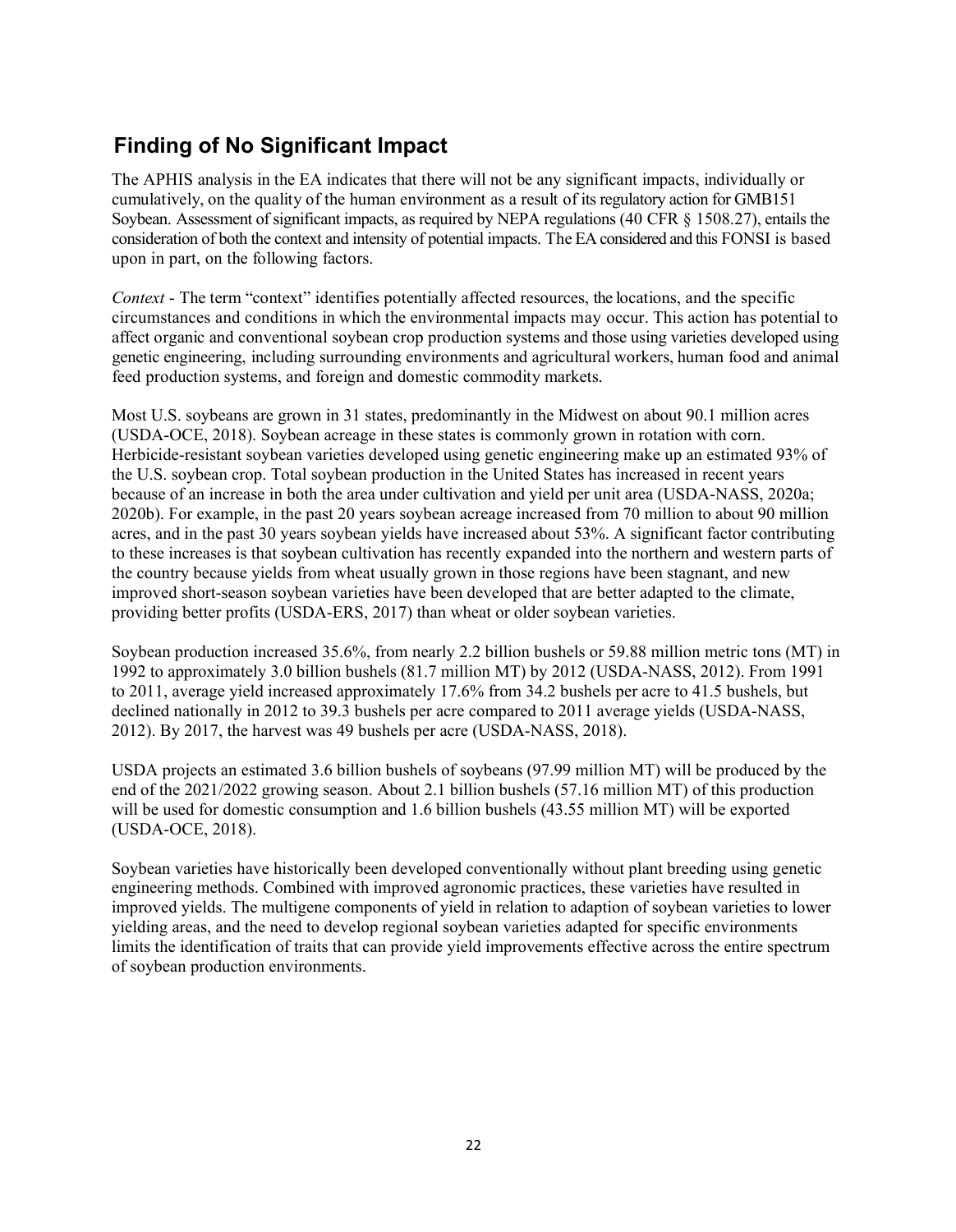Future improvements in soybean yield are challenged by both biotic and abiotic stress factors. Some typical abiotic stress factors include salinity, non-optimal temperatures, drought, flooding, and poor soil quality (Chung and Singh, 2008). One objective of soybean breeding programs is to develop varieties that maintain yield under a broad array of environmental conditions, are resistant to pests, and can outcompete weeds.

*Intensity* – Intensity is a measure of the degree or severity of potential impacts. As recommended by CEQ (40 CFR § 1508.27), the following factors were considered in evaluating intensity and making this NEPA determination.

#### 1. *Impacts that may be both beneficial and adverse*.

A determination of nonregulated status of GMB151 Soybean will have no significant environmental impact on the availability of other conventional or organic soybean varieties. Or those developed using genetic engineering. As considered and analyzed in Chapter 5 of the EA, a determination of nonregulated status of GMB151 Soybean is expected to neither directly result in an overall change in U.S. soybean production acreage nor the acreage of U.S. soybean crops planted in varieties developed using genetic engineering. The availability of GMB151 Soybean will not alter the areas of soybean cultivation in the United States, and there are no anticipated changes in the availability of conventional soybean varieties or those developed using genetic engineering that are currently on the market. A determination of nonregulated status of GMB151 Soybean will only make another soybean that was developed using genetic engineering available to commercial growers; it is not expected to change the market demands for conventional soybean varieties, those developed using genetic engineering nor those used in by organic cultivation systems.

APHIS analyzed the data provided by BASF [\(BASF 2020\)](#page-27-0) and has concluded in the Agency's EA that the availability of GMB151 Soybean will not alter the agronomic practices, locations of soybean production, nor the production methods and quality characteristics of seed production for conventional varieties or those for varieties developed using genetic engineering. The introduction of GMB151 Soybean will provide an alternative to other currently available conventional varieties or those developed using genetic engineering. The trait for resistance to HPPD-resistance, is the same as that in other crop varieties developed using genetic engineering, so it will not alter the current agronomic dynamics influencing the development of weed resistance. The trait for Cry14Ab-1 protein expression will reduce economic losses from SCN and costs of applying nematicides, which will also reduce environmental impacts by reducing the need for applications of nematicides.

#### *2. The degree to which the proposed action affects public health or safety.*

A determination of nonregulated status of GMB151 Soybean will have no significant impacts on human or animal health. Compositional tests conducted by BASF indicate that GMB151 Soybean is compositionally similar to other commercially available soybean varieties developed using genetic engineering [\(BASF 2020\)](#page-27-0). On January 28, 2019, BASF initiated a food/feed safety consultation (BNF 172) with FDA that included molecular, compositional, nutritional data, and other food and feed safety assessment data related to GMB151 Soybean [\(BASF 2020\)](#page-27-0). In addition, based on the same safety assessment data, EPA concluded on June 8, 2020 that *B. thuringiensis* Cry14Ab-1 protein residue in or on soybean [food](https://www.law.cornell.edu/definitions/index.php?width=840&height=800&iframe=true&def_id=73a57ad8ad91d0c2f11bdf0efaa1862d&term_occur=999&term_src=Title:40:Chapter:I:Subchapter:E:Part:174:Subpart:W:174.540) and feed commodities is exempt from the requirement of a tolerance when expressed as a PIP in soybean plants (85 FR 35008; 40 CFR 174.540).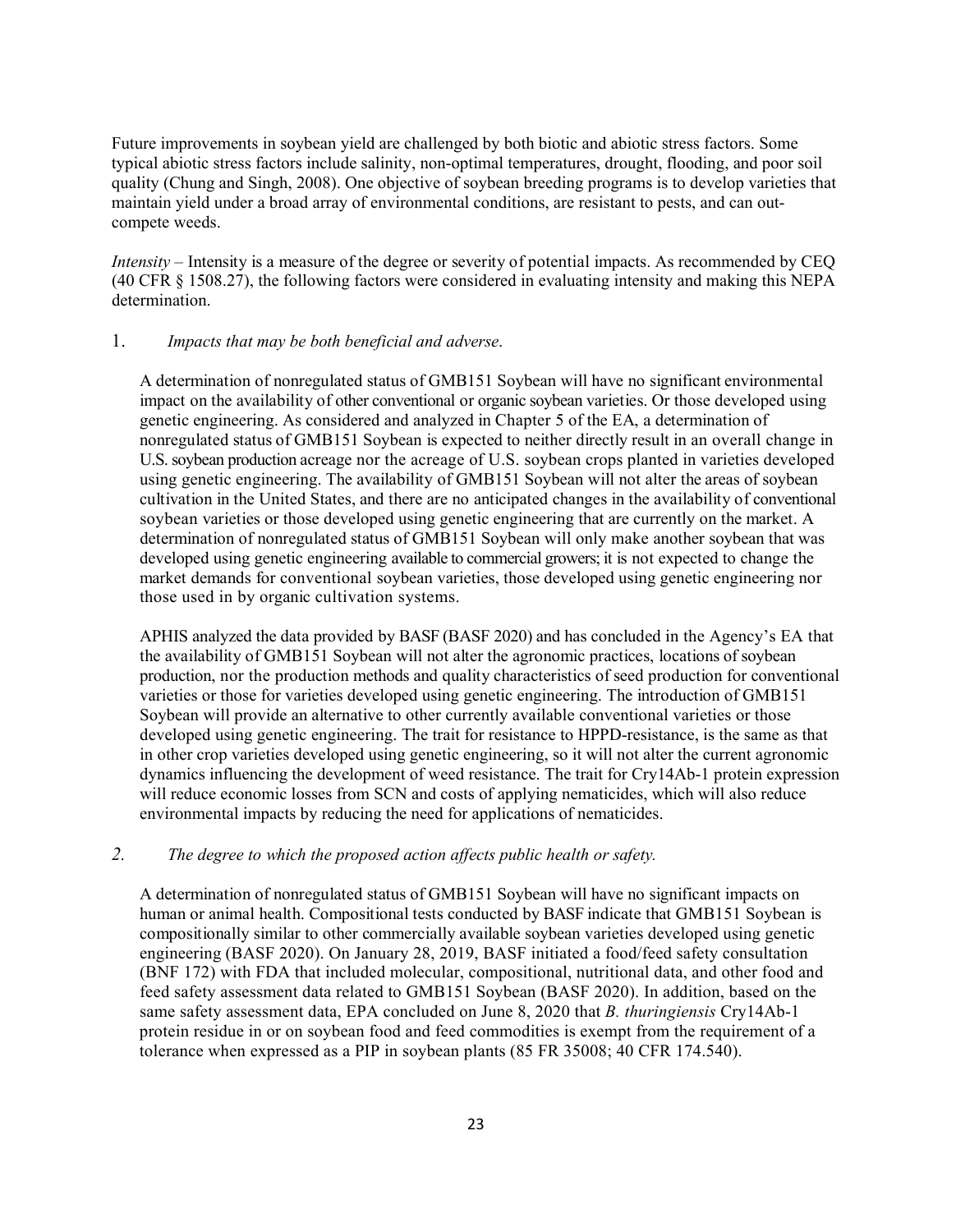*3. Unique characteristics of the geographic area such as proximity to historic or cultural resources, park lands, prime farmlands, wetlands, wild and scenic rivers, or ecologically critical areas.*

There are no unique characteristics of geographic areas such as park lands, prime farm lands, wetlands, wild and scenic areas, or ecologically critical areas that will be adversely impacted by a determination of nonregulated status for GMB151 Soybean. The common agricultural practices that would be carried out under the proposed action will not cause major ground disturbance, nor cause any physical destruction or damage to property, wildlife habitat, or landscapes, and do not involve the sale, lease, or transfer of ownership of any property. This action is limited to a determination of nonregulated status of GMB151 Soybean. The product will be planted on agricultural land currently suitable for production of soybeans; it will only replace existing varieties, and is not expected to increase the acreage of soybean production. This action would not convert nonagricultural land, and therefore would have no adverse impact on prime farm land. Standard agricultural practices for land preparation, planting, irrigation, and harvesting of plants would be used on agricultural lands planted with GMB151 Soybean, including the use of EPA-registered pesticides. The applicant's adherence to EPA-label-use restrictions for all pesticides will mitigate potential impacts to the human environment. If a determination of nonregulated status of GMB151 Soybean is made, the action is not likely to affect historic or cultural resources, park lands, prime farmlands, wetlands, wild and scenic rivers, or ecologically critical areas that may be in close proximity to soybean production sites.

#### *4. The degree to which the effects on the quality of the human environment are likely to be highly controversial.*

The effects on the quality of the human environment following a USDA determination of nonregulated status for GMB151 Soybean are not considered highly controversial by scientists or those who may be in a position to provide substantive information. Although APHIS received public comments opposed to a determination of nonregulated status of GMB151 Soybean, this action is not likely to be highly controversial in terms of size, nature or effect on the natural or physical environment. As considered and analyzed in Chapter 5 of the EA, a determination of nonregulated status is not expected to directly cause an increase in agricultural acreage devoted to soybean production in general, nor acreage devoted to cultivation of soybean varieties developed using genetic engineering. A determination of nonregulated status of GMB151 Soybean would only add another one to the market, and is not expected to change the market demands for soybeans produced from any of the productions systems currently used. A determination of nonregulated status of GMB151 Soybean will not change current practices for planting, tillage, fertilizer application or use, cultivation, pesticide application or use, or volunteer control. Management practices and seed standards for production of certified soybean seed would not change. The effect of GMB151 Soybean on wildlife or biodiversity is no different than that of other soybean varieties grown in the United States.

*5. The degree to which the possible effects on the human environment are highly uncertain or involve unique or unknown risks.*

The potential impacts of soybean production on the human environment are well-understood and thoroughly evaluated in the EA. As concluded from the analysis included in Chapter 5 of the EA, a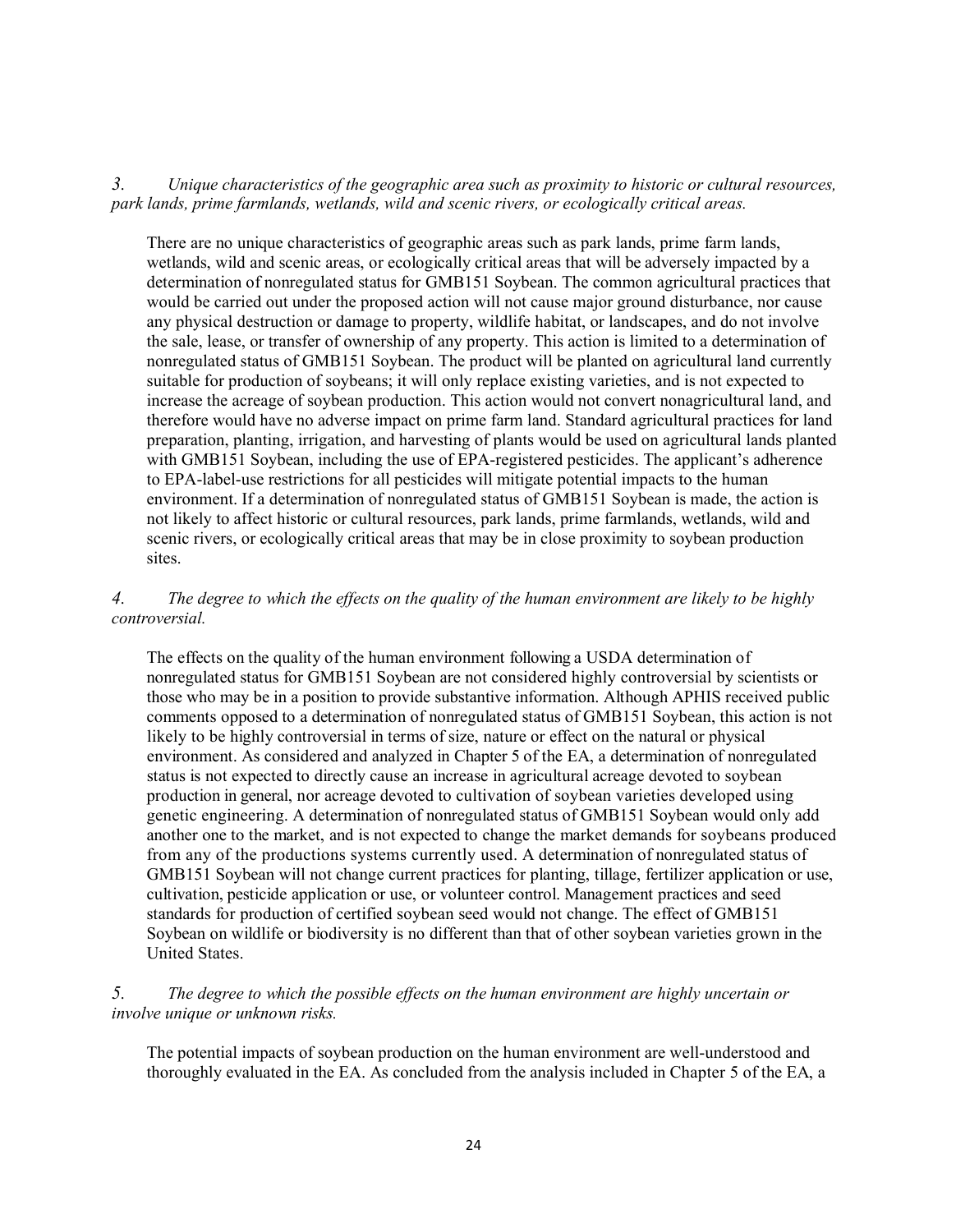determination of nonregulated status of GMB151 Soybean is expected to neither directly cause an increase in U.S. agricultural acreage devoted to soybean production in general, nor that for used to grow varieties developed using genetic engineering. A determination of nonregulated status of GMB151 Soybean will not result in changes in the current practices of planting, tillage, fertilizer application/use, pesticide application/use or volunteer control.

Management practices and seed standards for production of certified soybean seed will not change. The effect of GMB151 Soybean on wildlife or biodiversity is neither different from that of other crop varieties developed using genetic engineering that are used in agriculture, nor that grown conventional production systems in the United States. As described in Chapter 4 of the EA, wellestablished management practices, production controls, and production practices (are currently being used in commercial soybean crop and seed production systems in the United States. Therefore, it is reasonable to assume that farmers who produce soybeans by any of the systems currently in use will continue to use those reasonable, commonly-accepted, best-management practices for their chosen systems and varieties during agricultural soybean production. Most U.S. soybean acreage is planted in a variety developed using genetic engineering. Based on historic trends, conventional production practices that use such varieties will likely continue to prevail in terms of acreage with or without a determination of nonregulated status of GMB151 Soybean. Given the extensive experience that APHIS, stakeholders, and growers have with the use of products from such soybean varieties, the possible effects to the human environment from the release of an additional varieties developed using genetic engineering are already well known and understood. Therefore, the impacts are not highly uncertain, and do not involve unique or unknown risks.

#### *6. The degree to which the action may establish a precedent for future actions with significant effects or represents a decision in principle about a future consideration.*

A determination of nonregulated status for GMB151 Soybean will not establish a precedent for future actions with significant impacts, nor will it represent a decision in principle about a future decision. Similar to past regulatory requests reviewed and approved by APHIS, a determination of nonregulated status will be based on whether an organism is unlikely to pose a plant pest risk pursuant to the regulatory requirements of 7 CFR 340. Each petition that APHIS receives is specific to a particular organism developed using genetic engineering, and independently undergoes this review to determine if the regulated organism poses a plant pest risk.

APHIS has reviewed and approved petitions for nonregulated status of soybean varieties developed using genetic engineering since 1993. All petitions submitted were reviewed independently, and determinations of regulatory status were issued in part based on plant pest risk assessments and relevant NEPA analyses specific for the soybean variety that is the subject of the petition. Each petition that APHIS receives is specific for a particular organism-trait combination that has been developed using genetic engineering, and undergoes an independent review to determine if the regulated organism may pose a plant pest risk. The requirements for petitions for nonregulated status, applicable to both APHIS and the petitioner, are described in 7 CFR 340. These requirements have been reviewed above under the sections summarizing APHIS' regulatory authority, and APHIS' requirements to respond to petitions for nonregulated status.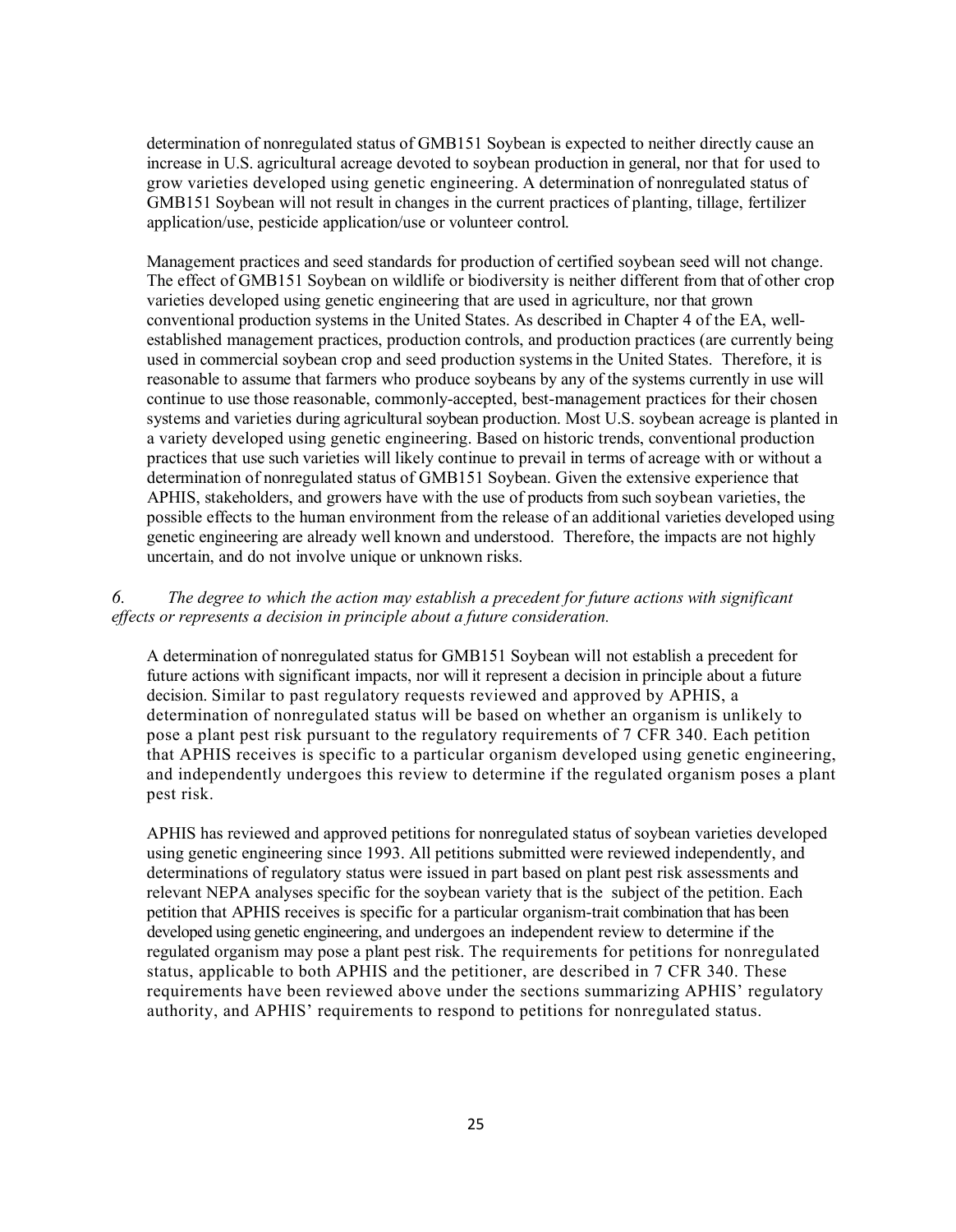#### *7. Whether the action is related to other actions with individually insignificant but cumulatively significant impacts.*

No significant cumulative impacts that may result from the incremental impact of a determination of nonregulated status of GMB151 Soybean, when added to past, present, and reasonably foreseeable future actions were identified during this assessment. As described in Chapter 6 of the EA, APHIS considered the potential cumulative impacts on soybean management practices, human and animal health, and the environment, and concluded that such impacts were not significant. Impacts from the cultivation of GMB151 Soybean would not be cumulatively significant, so would not differ from those occurring with soybean varieties cultivated currently.

*8. The degree to which the action may adversely affect districts, sites, highways, structures, or objects listed in or eligible for listing in the National Register of Historic Places or may cause loss or destruction of significant scientific, cultural, or historic resources.*

The EA concluded that a determination of nonregulated status of GMB151 Soybean will not directly or indirectly alter the character or use of properties protected under the National Historic Preservation Act. A determination of nonregulated status of GMB151 Soybean would not impact districts, sites, highways, structures, or objects listed in, or eligible for listing in the National Register of Historic Places, nor cause any loss or destruction of significant scientific, cultural, or historic resources. Standard agricultural practices for land preparation, planting, irrigation, and harvesting of plants would be used on these agricultural lands including the use of EPA-registered pesticides. Adherence to EPA-label-use restrictions for all pesticides will mitigate impacts to the human environment. The crop production practices used in the cultivation of soybean do not introduce significant visual impairments, or noise, in a manner that would impact the use and enjoyment of historic properties in areas proximate to soybean fields. Any farming activities that may be undertaken on tribal lands are only conducted under the tribe's approval; tribes have control over any potential conflict with cultural resources on tribal properties.

*9. The degree to which the action may adversely affect the endangered or threatened species or its habitat that has been determined to be critical under the Endangered Species Act of 1973.*

As described in Chapter 7 of the EA, APHIS has analyzed the potential effects of GMB151 Soybean on threatened and endangered species (TES), species proposed for listing, and designated critical habitat and habitat proposed for designation, as required under Section 7 of the Endangered Species Act. After reviewing possible effects of a determination of nonregulated status of GMB151 Soybean, APHIS concluded that a determination of nonregulated status of GMB151 Soybean will not have any effect on federally listed TES and species proposed for listing, or on designated critical habitat or habitat proposed for designation.

*10. Whether the action threatens a violation of federal, state, or local law or requirements imposed for the protection of the environment.*

The EA evaluated the federal, state, and local laws and regulations, executive orders, and policy related to the BASF petition. The EA concluded that approval of the petition will not lead to circumstances that resulted in non-compliance with federal, state, or local laws and regulations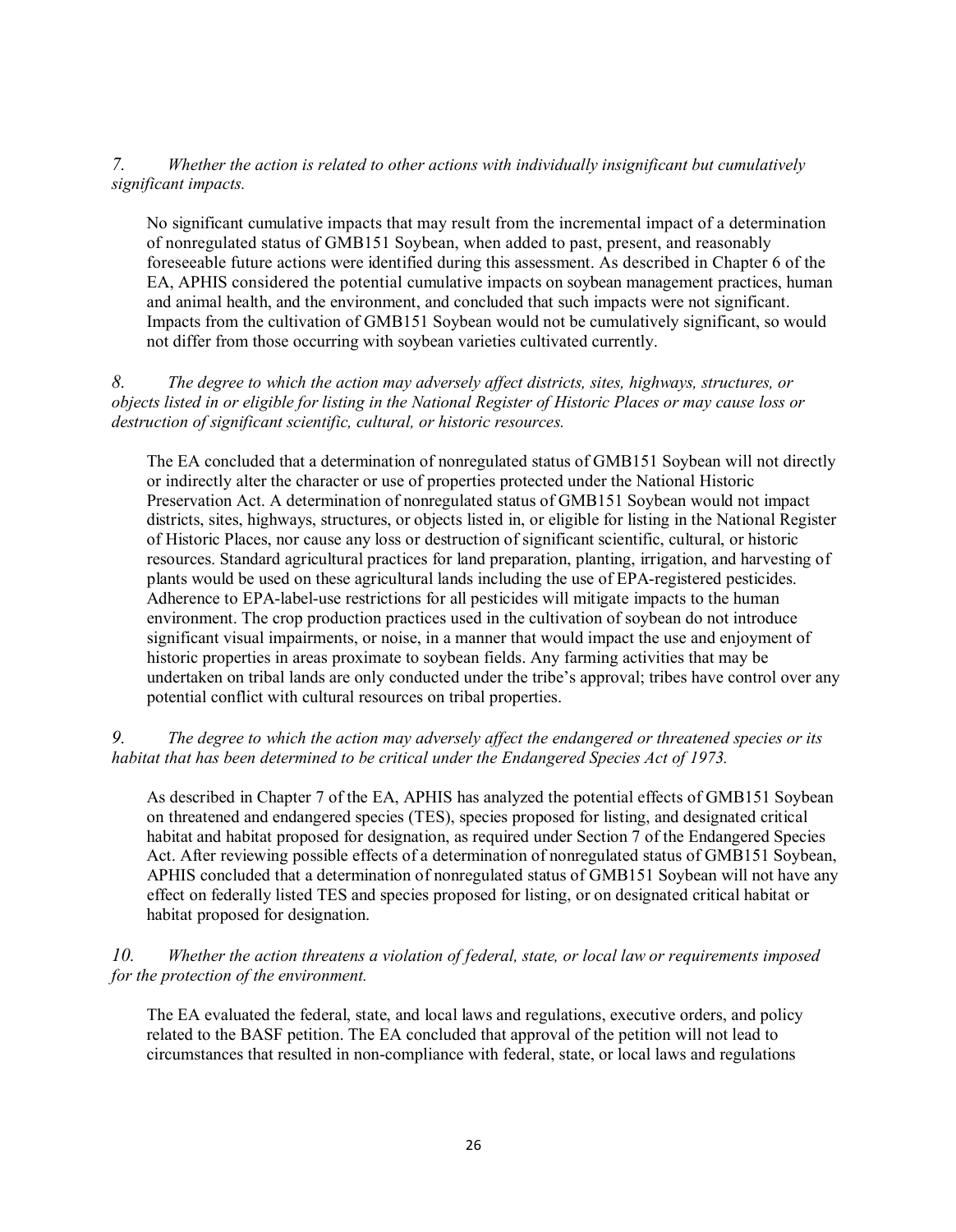providing protections for environmental and human health. There are no federal, state, or local permits, authorizations or other actions needed prior to the implementation of this action.

# **NEPA DECISION AND RATIONALE**

I have carefully reviewed the EA and determined that the analyses and conclusions support a Finding of No Significant Impact (FONSI) from the deregulation of GMB151 Soybean.

As stated in the CEQ regulations, "the agency's preferred alternative is the alternative which the agency believes would fulfill its statutory mission and responsibilities, giving consideration to economic, environmental, technical and other factors." Based upon our evaluation and analysis, the Preferred Alternative is selected because (1) it allows APHIS to fulfill its statutory mission to protect the health and value of American agriculture and natural resources using a science-based regulatory framework that allows for the safe development and use of organisms developed using genetic engineering; and (2) it allows APHIS to fulfill its regulatory obligations pursuant to 7 CFR 340. As APHIS has not identified any plant pest risks associated with GMB151 Soybean, the continued status of GMB151 Soybean as a regulated organism would be inconsistent with the plant pest provisions of the PPA, APHIS regulations at 7 CFR 340, and the biotechnology regulatory policies of the Coordinated Framework. For the reasons stated above, I have determined that a determination of nonregulated status of GMB151 Soybean will not have any significant impacts on the human environment.

BERNADETTE JUAREZ Digitally signed by BERNADETTE JUAREZ

Date: 2022.03.09 18:16:24 -05'00'

Bernadette R. Juarez Date: Deputy Administrator Biotechnology Regulatory Services Animal and Plant Health Inspection Services U.S. Department of Agriculture